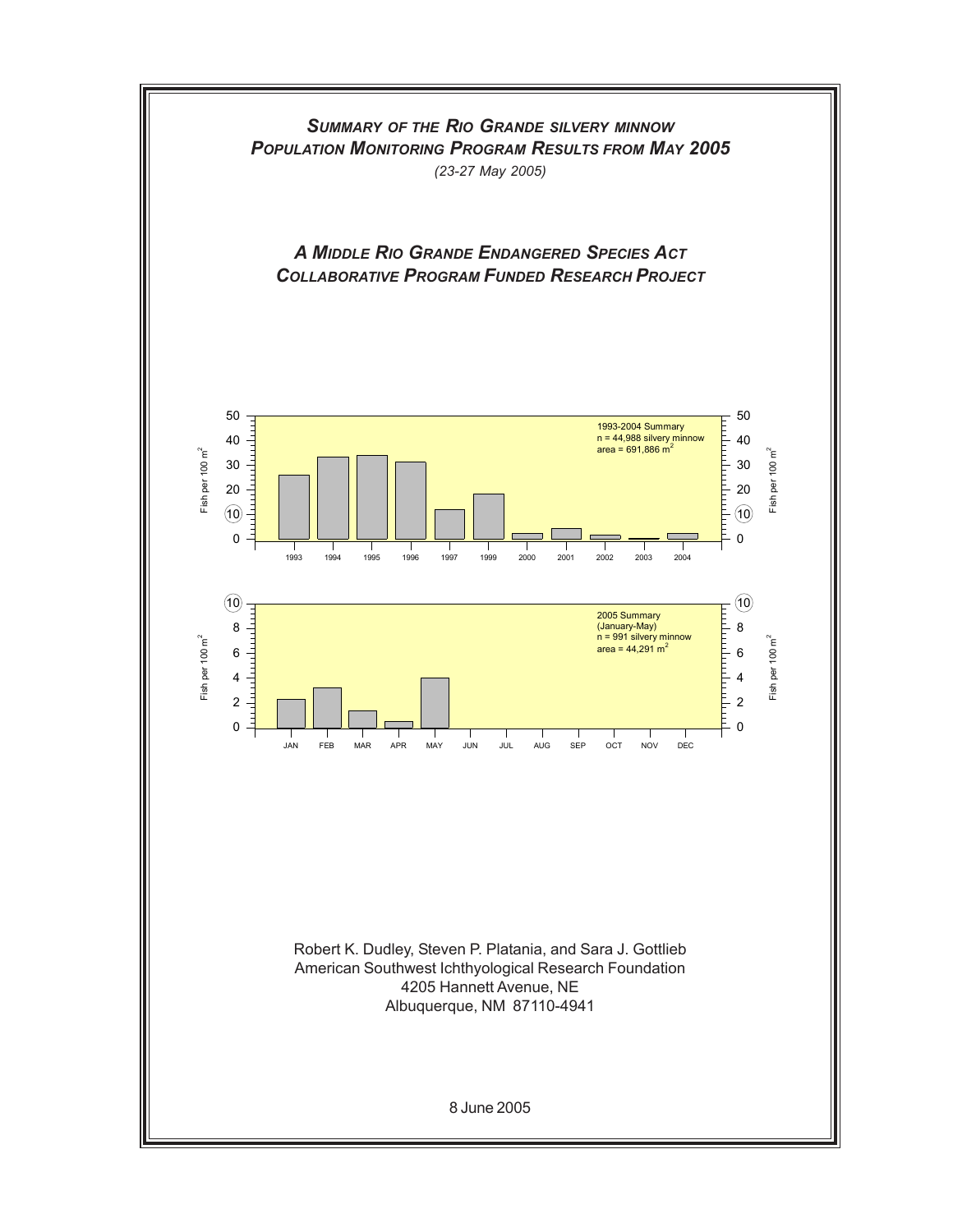## *SUMMARY OF THE RIO GRANDE SILVERY MINNOW POPULATION MONITORING PROGRAM RESULTS FROM MAY 2005 (23-27 May 2005)*

prepared for:

## *MIDDLE RIO GRANDE ENDANGERED SPECIES ACT COLLABORATIVE PROGRAM*

under USBR contract:

#### **Number 03CR408029**

U.S. Bureau of Reclamation Upper Colorado Regional Office 125 South State Street, Room 6107 Salt Lake City, UT 84138-1102

prepared by:

Robert K. Dudley, Steven P. Platania, and Sara J. Gottlieb American Southwest Ichthyological Research Foundation 4205 Hannett Avenue, NE Albuquerque, NM 87110-4941

submitted to:

U. S. Bureau of Reclamation 555 Broadway NE, Suite 100 Albuquerque, NM 87102-2352

8 June 2005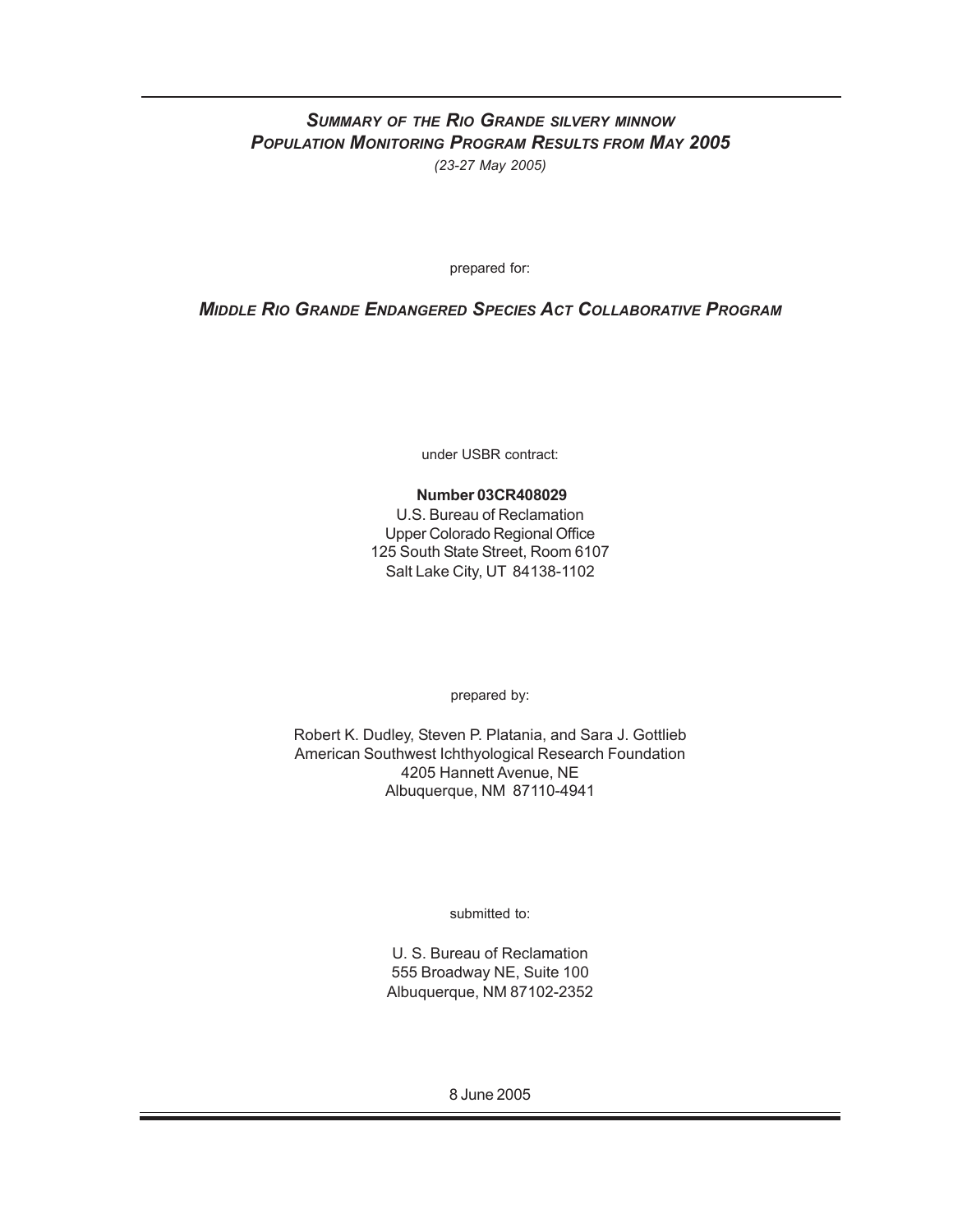#### **SUMMARY OF OVERALL MAY 2005 POPULATION MONITORING EFFORTS**

The fifth sampling effort of the 2005 Rio Grande silvery minnow population monitoring program was conducted between 23-27 May 2005 at 20 sites throughout the Middle Rio Grande. Five sites were located in the Angostura Reach, six sites in the Isleta Reach, and nine sites in the San Acacia Reach. A list of collection localities is appended (Table A-1).

Adult and juvenile fish were obtained by rapidly drawing a 3.1 m x 1.8 m small mesh (5 mm) seine through discrete mesohabitats. Rio Grande silvery minnow were counted and identified to ageclass. Other fishes were identified to species and enumerated, but age-class was not determined. Figures illustrating catch rates (number of fish per 100 m<sup>2</sup> sampled) were prepared for the ten focal species, including Rio Grande silvery minnow, for the purpose of comparisons between reaches.

During May 2005, a total of 2,867 fish were taken in the 5,868  $m^2$  (surface area) of water sampled. White sucker was the most abundant taxon (N=1,311) and comprised about 46% of the total catch. Rio Grande silvery minnow (N=234) was present in 13 of 152 seine hauls with fish (ca. 9%) and was abundant in specific mesohabitats such as backwaters and pools. Sampling at Site #16 produced about 76% (N=177) of all Rio Grande silvery minnow collected during May (all RGSM at Site #16 were age-0). Cumulative fish catch rate was 48.9 individuals per 100  $\text{m}^2$  sampled; nearly double what it was in April (22.0 individuals per 100 m<sup>2</sup> sampled). The overall abundance of fish (N=2,867) was comprised mostly of fish (primarily white sucker) from the Angostura Reach (N=1,706).

#### **SUMMARY OF MAY 2005 POPULATION MONITORING EFFORT BY RIVER REACH**

#### **Angostura Reach**

Angostura Reach ichthyofaunal sampling took on 26 and 27 May 2005. Discharge in the Rio Grande had increased greatly throughout the Angostura Reach during May 2005 compared to April 2005. Water levels were rising and the total discharge was higher than it has been in nearly ten years. Discharge throughout the Angostura Reach peaked at about 6,000 cfs during May. However, the maximum discharge was much higher upstream of Cochiti Dam (ca. 9,000 cfs) as documented by the Otowi Gauge. Although the discharge was regulated and the flow peak was artificially dampened by the storage of water in Cochiti Reservoir, the increased discharge resulted in increased turbidity; erosion of banks and inundation of sand islands resulted in increased input of suspended sediments. Water clarity was highest in the uppermost portion of the Angostura Reach (Secchi depth ca. 15 cm at Site #0) but the river became more turbid downstream of the confluence with the Jemez River (Secchi depth ca. 8 cm at Site #1). In contrast, the Secchi depth reading in March 2005 at Site #0 was about 61 cm. Water temperatures recorded at the different sampling sites ranged from 16.7°C to 19.5°C and were warm enough to support rapid growth of larval fish in appropriate low velocity habitats. Several large backwaters and low velocity shoreline habitats with inundated terrestrial vegetation provided suitable nursery areas. Very few fish were collected in main channel habitats or other mesohabitats that had current velocities >0.5 m/s. Large portions of the river had higher current velocities and greater depths because of the elevated discharge. White sucker (N=1,307) was, by far, the most frequently collected taxon in the Angostura Reach during May 2005. The second most common species was red shiner (N=209). Flathead chub (N=78) and longnose dace (N=54) were surprisingly abundant and were primarily found in shoreline run habitats. Rio Grande silvery minnow (N=11) was the seventh-most abundant taxon and was present in seven seine hauls. The Angostura Diversion Dam sampling site (Site #0) and the Rio Bravo site (Site #4) produced the fewest numbers of Rio Grande silvery minnow of any of the Angostura Reach sites. White sucker had spawned successfully based on the large number of young-of-year present in shoreline and backwater habitats. As water temperatures warm in May, it is likely that several taxa (including Rio Grande silvery minnow) will reproduce in the Angostura Reach. Alternatively, it is possible that silvery minnow have already spawned in the Angostura Reach and that most of the young were displaced downstream into the Isleta and San Acacia reaches.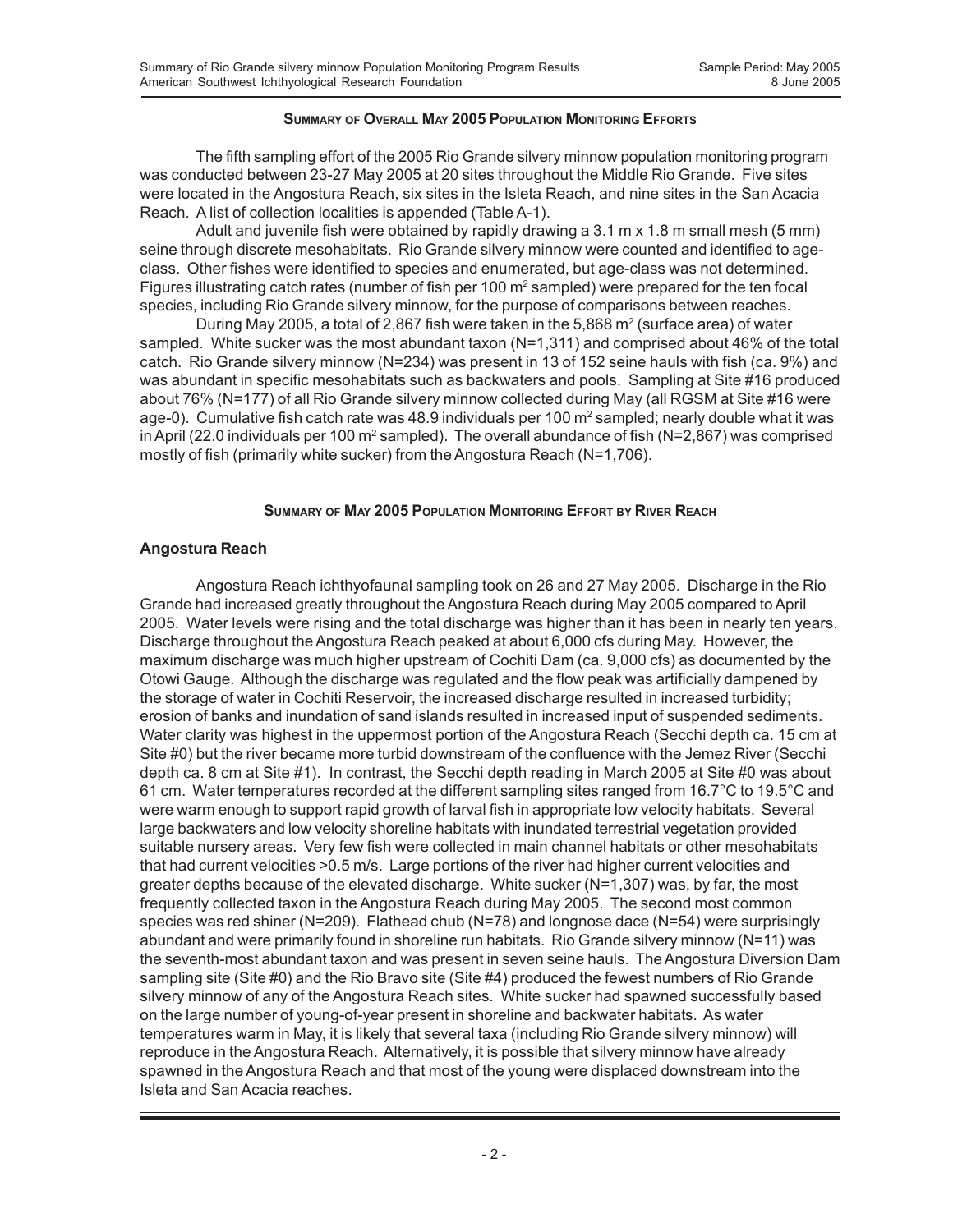#### **Isleta Reach**

Flows in the Rio Grande were substantially higher during May 2005 than they had been in the past several years. The large volume of water had covered many of the vegetated islands that were slowly becoming established since 2002. The erosive action of the water had also displace large amounts of vegetation and sediment downstream. Elevated discharge resulted in the persistence of many small side channels and extensive areas of inundation on islands and along the shoreline. Some islands were completely inundated while backwaters formed mostly along the shoreline in other areas. Water temperatures in the Isleta Reach generally ranged from 19.1-23.1°C from morning (0900 h) to afternoon (1300 h); this was about a 7°C increase compared with April 2005. Water temperatures were warm enough to trigger spawning by many taxa, including Rio Grande silvery minnow. Water clarity was low (Secchi depth <5 cm) at most sampling sites because of increased discharge and erosion of accumulated material in the formerly dry portions of the river channel. The Isleta Reach had the lowest catch rate (14.9 fish/100 m<sup>2</sup>) of any of the sampling reaches in the Middle Rio Grande and was much lower than what was recorded during March 2005 (26.5 fish/100 m<sup>2</sup>). Overall ichthyofaunal catch rates in the Angostura Reach (104.9 fish/100 m<sup>2</sup>) were higher compared to the Isleta Reach and had increased markedly in the last month, primarily because of the addition of white sucker. The most commonly collected taxa in the Isleta Reach were red shiner (N=63), Rio Grande silvery minnow (N=43), western mosquitofish (N=41), and fathead minnow (N=32).

### **San Acacia Reach**

Population monitoring was conducted in the San Acacia Reach (9 sites) of the Middle Rio Grande from 23-25 May 2005. Water levels had increased markedly since the beginning of the month but didn't peak until the third week of May. The elevated flow combined with moderate ambient temperatures resulted in relatively warmer water temperatures in the San Acacia Reach (range=21.2- 25.9°C) compared to April 2005; temperatures were nearly 10°C warmer in May. Many of the formerly dry side channels throughout the reach had been re-wetted and were flowing. The river had eroded away the access road to the lowermost site (Site #19) and to the San Marcial area (Site #16). However, flooded bosque habitats that resulted from the elevated discharge created ideal nursery habitats for larval fishes. While the habitat was dominated by main channel runs that were deep and swift, flooded bosque areas were extensive in some areas. The turbidity levels in the San Acacia Reach were elevated and most sampling sites has a Secchi depth reading of <7 cm. The most commonly collected taxon during May 2005 in the San Acacia Reach was red shiner (N=446). Rio Grande silvery minnow (N=180) were present at several sampling sites; the age-class structure was dominated by young-ofyear. The larval silvery minnow collected were in excellent condition and were likely to grow quickly in flooded bosque habitats. The San Acacia Reach catch rate  $(33.4 \text{ fish}/100 \text{ m}^2)$  was higher than the catch rates in either the Angostura or Isleta reaches.

#### **Conclusion**

White sucker (N=1,311) temporarily displaced red shiner as the most numerically dominant taxon collected in the Rio Grande. Based on past data, the successful spawn of white sucker is likely to indicate that Rio Grande silvery minnow will also increase in abundance this year. The high number of young-of-year silvery minnow in the San Acacia Reach (N=180) is a good indication that environmental conditions are adequate for successful recruitment. Common taxa included red shiner (N=718), Rio Grande silvery minnow (N=234), river carpsucker (N=148), flathead chub (N=136), and western mosquitofish (N=109). These six taxa collectively comprised 93% of the total catch of fish in the Middle Rio Grande study area. The abundance of Rio Grande silvery minnow during the early part of 2005, including May, indicates that the status of this species has improved markedly compared to spring of 2004. Higher than average spring runoff (peak magnitude and duration) is expected for 2005 which may increase the likelihood of recruitment success by creating more favorable nursery habitats. The duration and magnitude of the spring runoff for 2005 appears to be similar to 1993-1995 and 1997.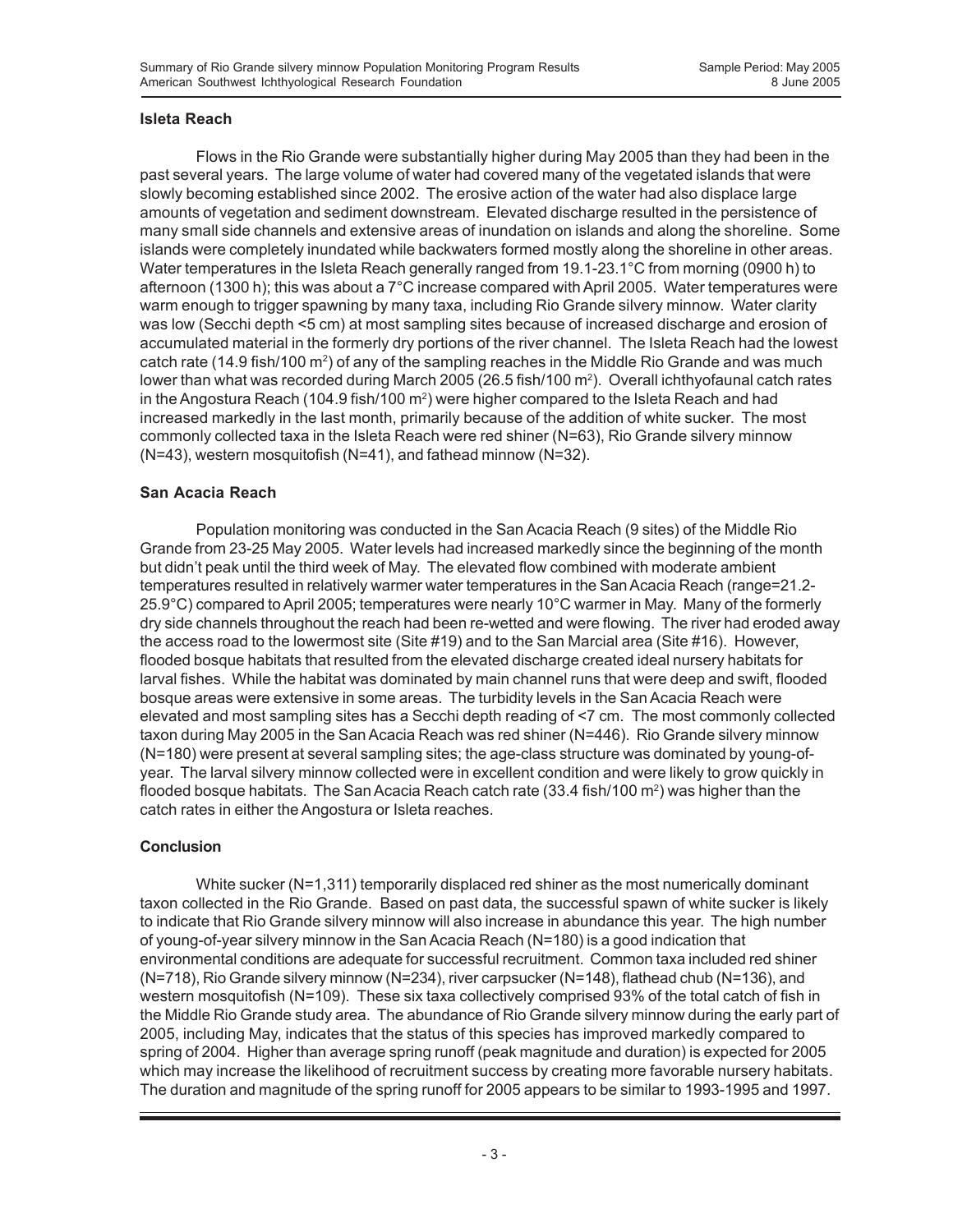

Figure 1. Map of the study area and sampling localities (numbered) for the 2005 Rio Grande silvery minnow population monitoring program. Sampling locality information that correspond with the numbered localities are provided in Appendix A (Table A-1).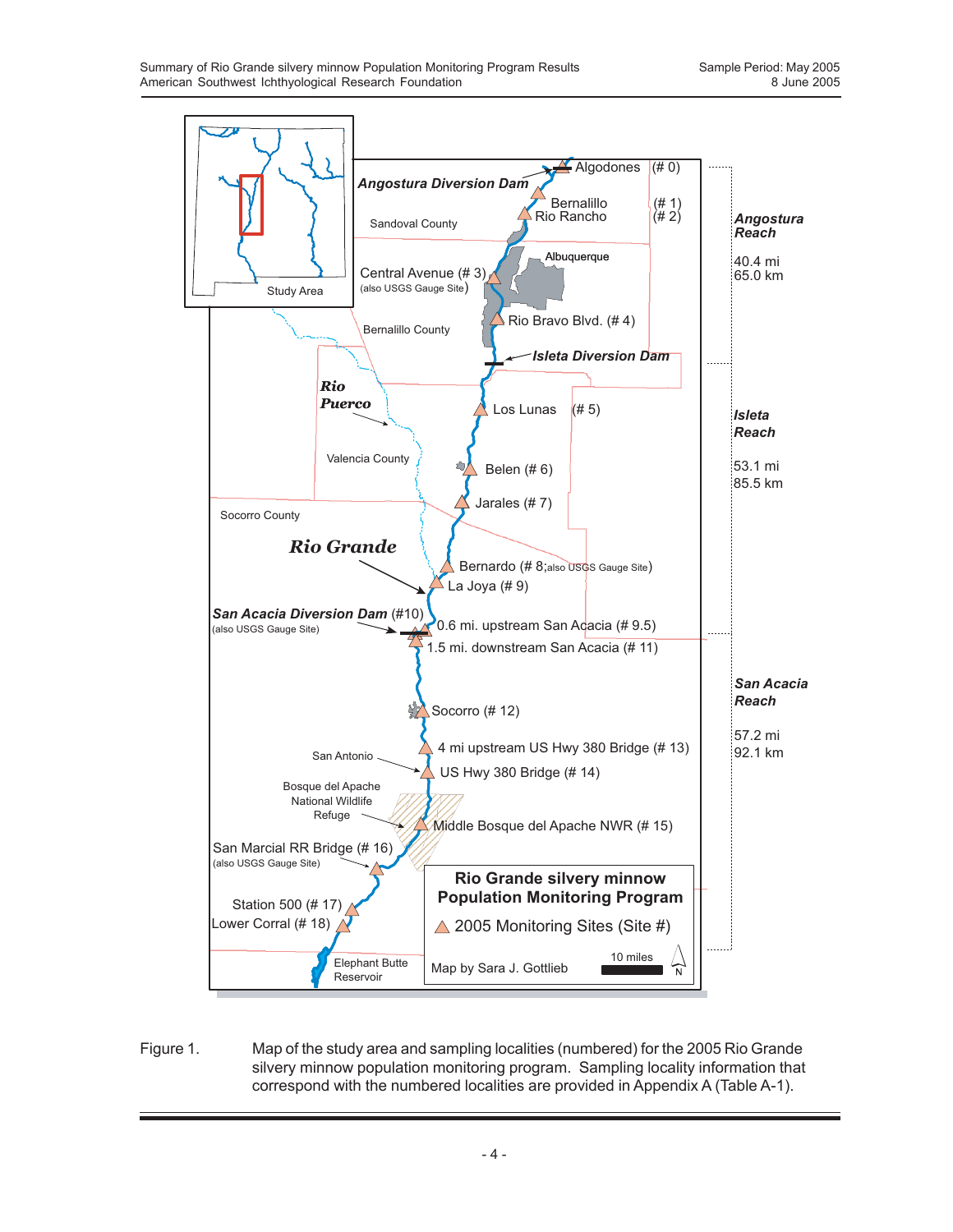

Figure 2. Discharge in the Rio Grande from January 2004 through May 2005 as recorded at seven U. S. Geological Survey (USGS) gauge stations. The Otowi Bridge gauge site is outside of the study area (ca. 25.5 river miles upstream of Cochiti Dam) and provided for reference. Discharge data are provisional and subject to change. \*Note: Bernardo discharge data (USGS 08332010) became temporarily unavailable on 13 January 2005 and data collection is now discontinued at that gauge.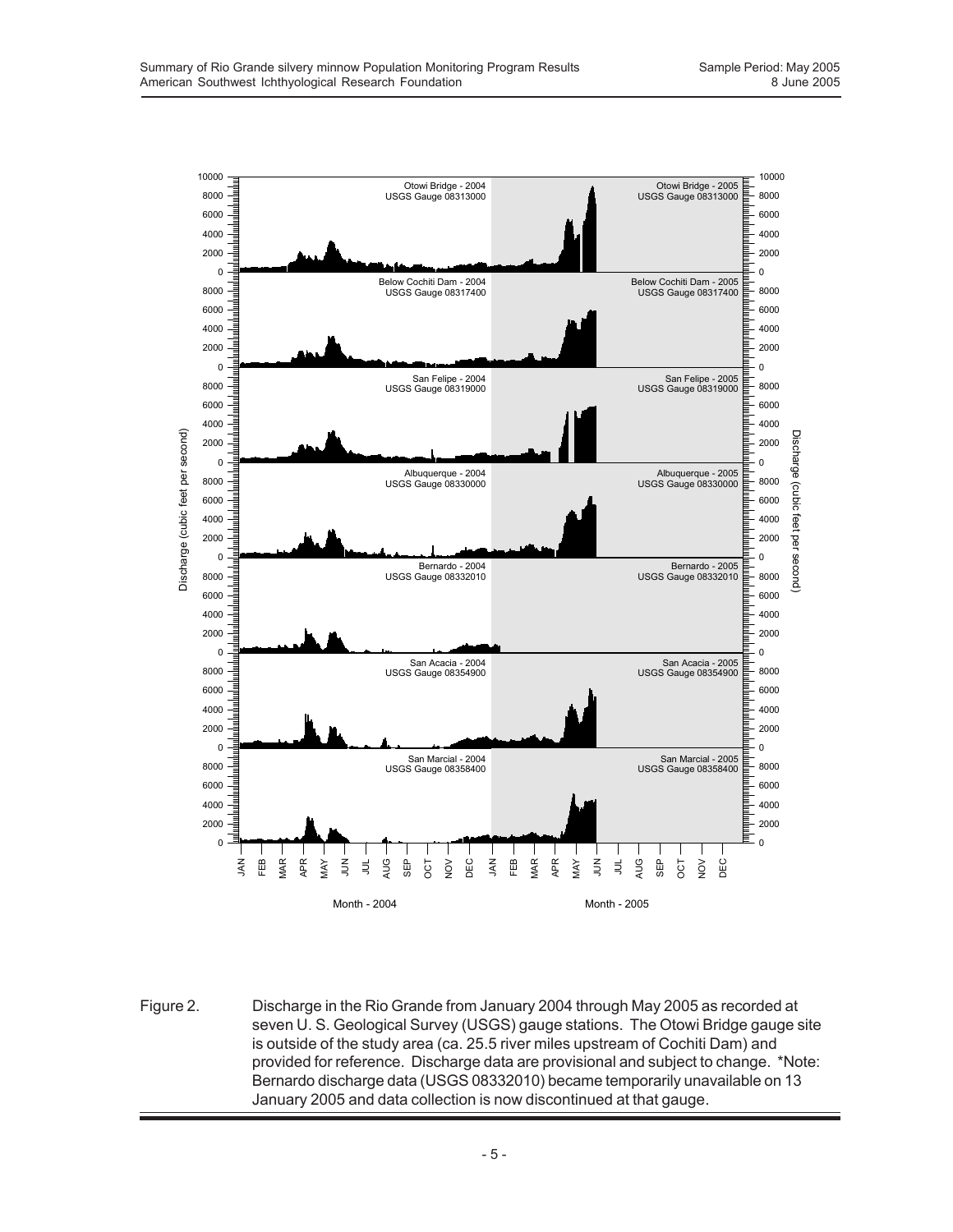#### Table 1. Scientific and common names and species codes of fish collected in the Middle Rio Grande during the 1999-2004 Rio Grande silvery minnow population monitoring program.

| <b>Scientific Name</b>                                 | <b>Common Name</b>          | Code                                      |
|--------------------------------------------------------|-----------------------------|-------------------------------------------|
| <b>Order Clupeiformes</b>                              |                             |                                           |
| Family Clupeidae                                       | herrings                    |                                           |
|                                                        |                             | (GZS)                                     |
| Order Cypriniformes                                    |                             |                                           |
| <b>Family Cyprinidae</b>                               | carps and minnows           |                                           |
|                                                        |                             | (RDS)<br>(CCA)                            |
|                                                        |                             | (RGC)                                     |
|                                                        | silvery minnow <sup>1</sup> | (RGM)<br>(FHM)<br>(BHM)<br>(FHC)<br>(LND) |
| <b>Family Catostomidae</b>                             | suckers                     |                                           |
|                                                        |                             | (RCS)<br>(WHS)<br>(SMB)                   |
| <b>Order Siluriformes</b><br>Family Ictaluridae        | North American catfishes    |                                           |
|                                                        |                             | (BBH)<br>(YBH)<br>(CCT)<br>(FCT)          |
| <b>Order Salmoniformes</b><br><b>Family Salmonidae</b> | trouts and salmons          |                                           |
|                                                        |                             | (BNT)                                     |
| Order Cyprinodontiformes<br><b>Family Poeciliidae</b>  | livebearers                 |                                           |
|                                                        |                             | (MOS)                                     |

<sup>1</sup> focal taxa represent the most abundant species present in recent Middle Rio Grande collections and species illustrated in monthly plots of data.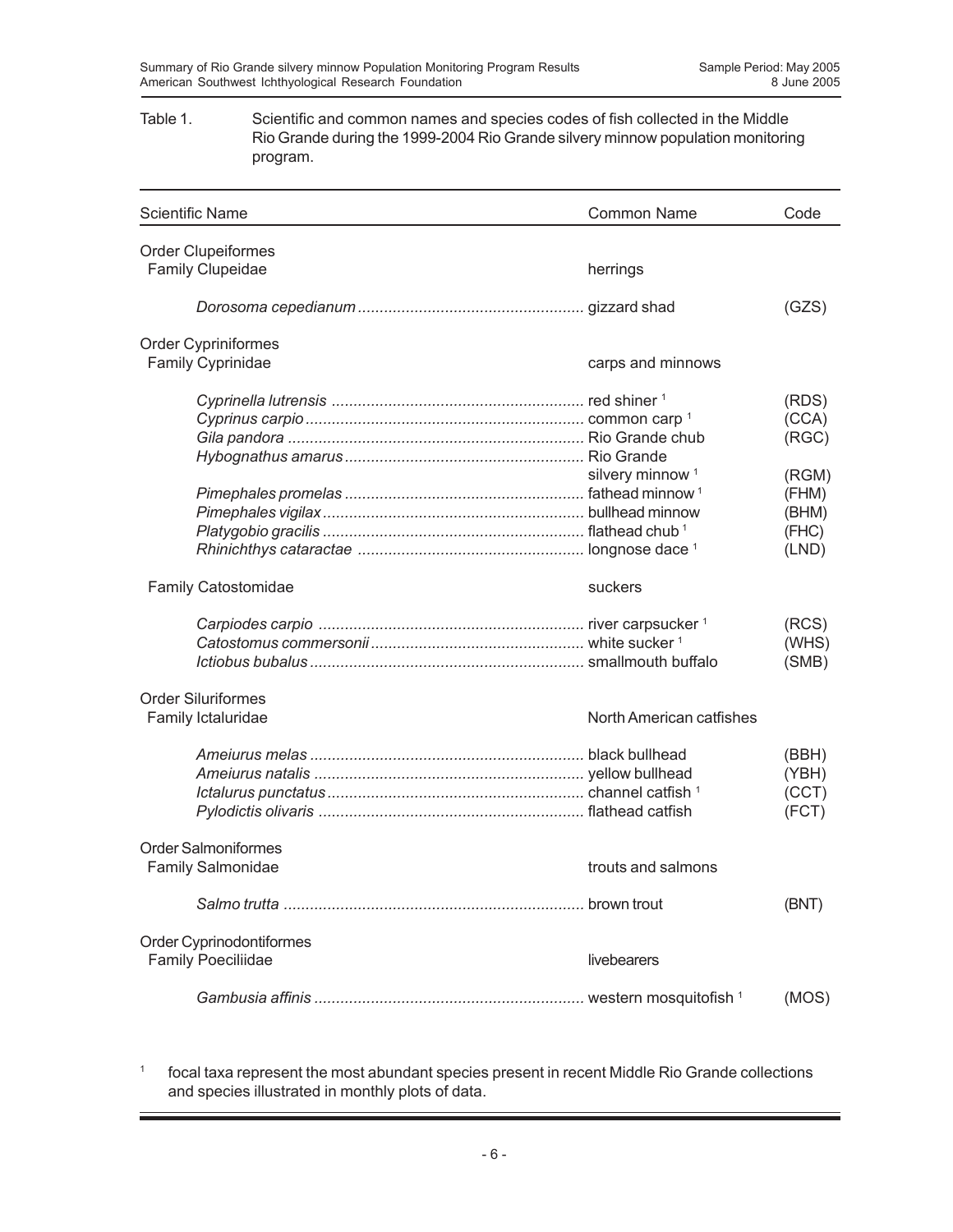#### Table 1. Scientific and common names and species codes of fish collected in the Middle Rio Grande during the 1999-2004 Rio Grande silvery minnow population monitoring program (continued).

| <b>Scientific Name</b>                                  | Common Name      | Code                                      |
|---------------------------------------------------------|------------------|-------------------------------------------|
| <b>Order Perciformes</b><br>Family Percichthyidae       | temperate basses |                                           |
|                                                         |                  | (WHB)                                     |
| <b>Order Perciformes</b><br><b>Family Centrarchidae</b> | sunfishes        |                                           |
|                                                         |                  | (GNS)<br>(BGL)<br>(LMB)<br>(WCR)<br>(BCR) |
| <b>Family Percidae</b>                                  | perches          |                                           |
|                                                         |                  | (YWP)<br>(WLE)                            |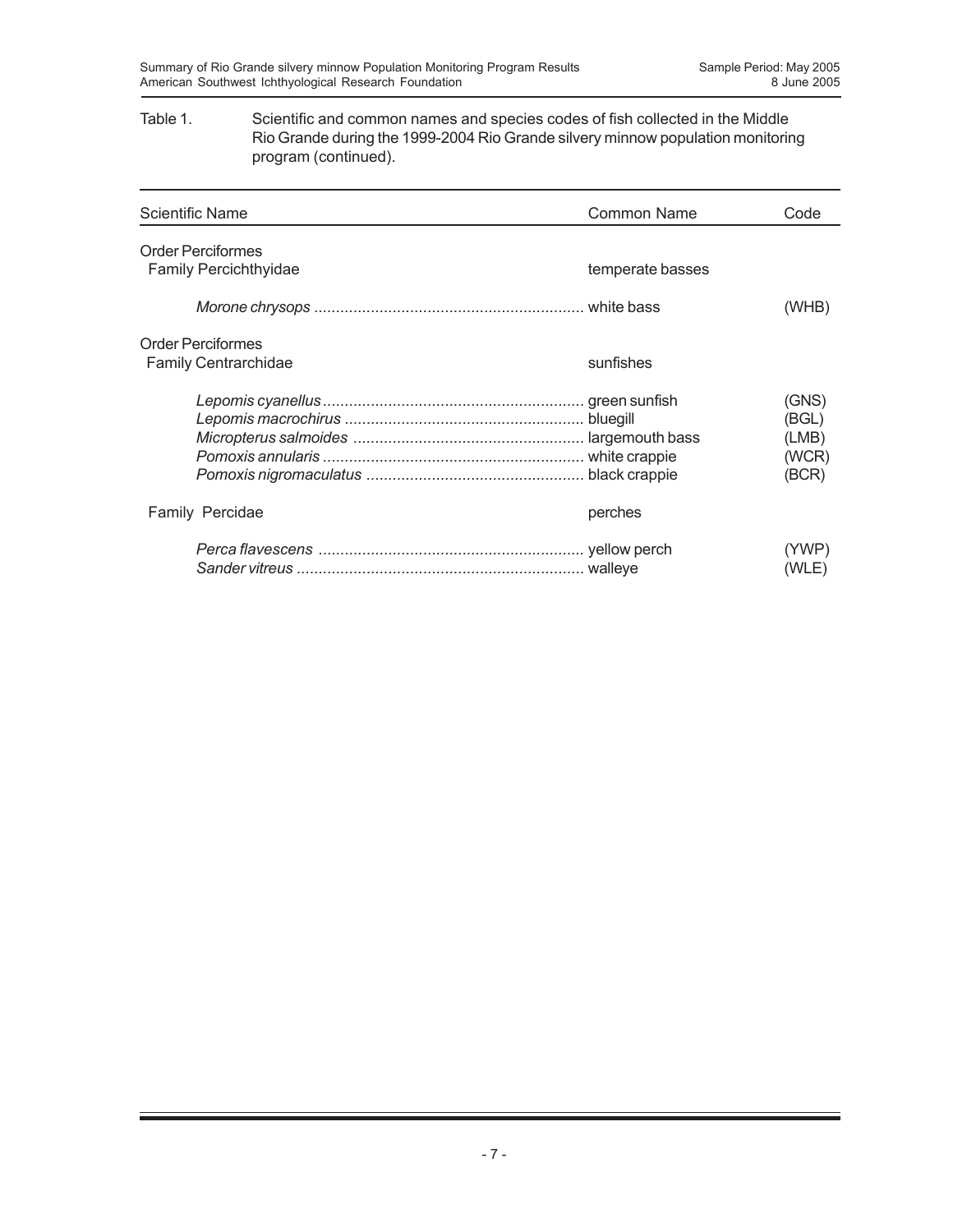#### Table 2. Summary of the May 2005 Rio Grande silvery minnow population monitoring program results (species list is based on fish collected from 1999-2004).

|                                    | <b>RESIDENCE</b>    | TOTAL NUMBER | PERCENT (%)   | FREQUENCY OF            | % FREQUENCY             |
|------------------------------------|---------------------|--------------|---------------|-------------------------|-------------------------|
| <b>SPECIES</b>                     | STATUS <sup>1</sup> | OF SPECIMENS | OF TOTAL      | OCCURRENCE <sup>2</sup> | OCCURRENCE <sup>2</sup> |
|                                    |                     |              |               |                         |                         |
| <b>HERRINGS</b>                    |                     |              |               |                         |                         |
| gizzard shad                       | $\mathbf{I}$        | 1            | 0.03          | 1                       | $\mathbf 5$             |
|                                    |                     |              |               |                         |                         |
| <b>CARPS AND MINNOWS</b>           |                     |              |               |                         |                         |
| red shiner                         | N<br>$\overline{1}$ | 718<br>80    | 25.04<br>2.79 | 16<br>9                 | 80<br>45                |
| common carp<br>Rio Grande chub     | Ν                   |              | 0.00          |                         |                         |
| Rio Grande silvery minnow          | Ν                   | 234          | 8.16          | 9                       | 45                      |
| fathead minnow                     | N                   | 67           | 2.34          | 8                       | 40                      |
| bullhead minnow                    | $\overline{1}$      |              | 0.00          |                         | $\qquad \qquad$         |
| flathead chub<br>longnose dace     | N<br>N              | 136<br>54    | 4.74<br>1.88  | 8<br>$\overline{c}$     | 40<br>10                |
|                                    |                     |              |               |                         |                         |
| <b>SUCKERS</b>                     |                     |              |               |                         |                         |
| river carpsucker                   | N                   | 148          | 5.16          | 5                       | 25                      |
| white sucker                       | $\mathbf{I}$        | 1,311        | 45.73         | $\overline{7}$          | 35                      |
| smallmouth buffalo                 | ${\sf N}$           |              | 0.00          |                         |                         |
|                                    |                     |              |               |                         |                         |
| <b>BULLHEAD CATFISHES</b>          |                     |              |               |                         |                         |
| black bullhead                     | ı                   |              | 0.00          |                         |                         |
| yellow bullhead<br>channel catfish | I                   | $\bf8$       | 0.00<br>0.28  | $\,6$                   | 30                      |
| flathead catfish                   |                     |              | 0.00          |                         |                         |
|                                    |                     |              |               |                         |                         |
| <b>TROUTS</b>                      |                     |              |               |                         |                         |
| brown trout                        | ı                   |              | 0.00          |                         |                         |
|                                    |                     |              |               |                         |                         |
| <b>LIVEBEARERS</b>                 |                     |              |               |                         |                         |
| western mosquitofish               | ı                   | 109          | 3.80          | 12                      | 60                      |
|                                    |                     |              |               |                         |                         |
| <b>TEMPERATE BASSES</b>            |                     |              |               |                         |                         |
| white bass                         | ı                   |              | 0.00          |                         |                         |
|                                    |                     |              |               |                         |                         |
| <b>SUNFISHES</b>                   |                     |              |               |                         |                         |
| green sunfish                      | ı                   |              | 0.00          |                         |                         |
| bluegill<br>largemouth bass        | N<br>I              |              | 0.00<br>0.00  |                         |                         |
| white crappie                      | $\mathsf{l}$        |              | 0.00          |                         |                         |
| black crappie                      | I                   |              | 0.00          |                         |                         |
|                                    |                     |              |               |                         |                         |
| <b>PERCHES</b>                     |                     |              |               |                         |                         |
| yellow perch                       | $\mathsf{l}$        |              | 0.00          |                         |                         |
| walleye                            | $\overline{1}$      | $\mathbf{1}$ | 0.03          | $\overline{1}$          | $\overline{5}$          |
|                                    |                     |              |               |                         |                         |
| <b>TOTAL</b>                       |                     | 2,867        |               |                         |                         |

 $1$  N = native; I = introduced

2 Frequency and % frequency of occurrence are based on n=20 sample sites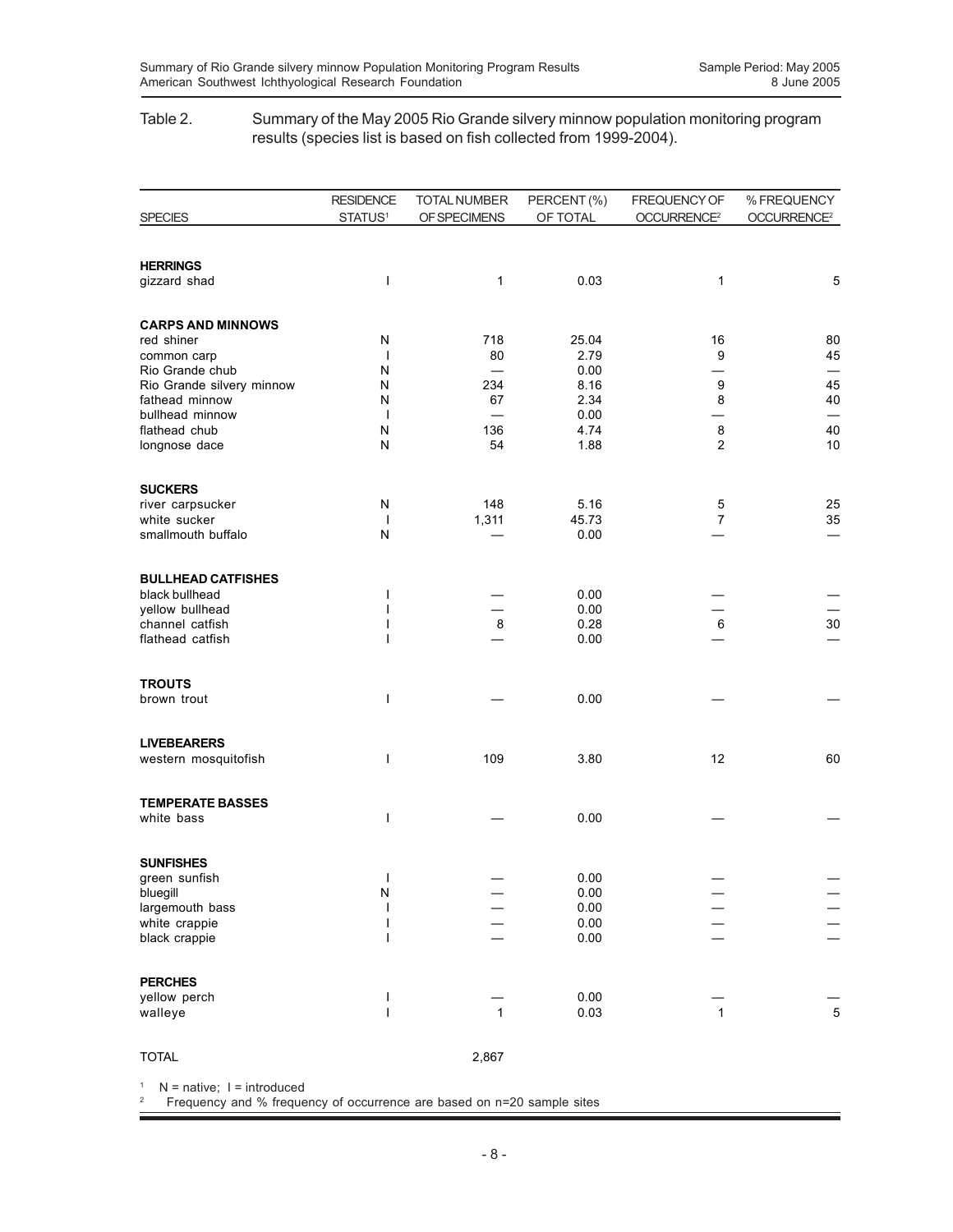|                                                                                                                     | program results (species list based on fish collected from 1999-2004). |                              |                              |                                                   |                                                    |             |             |             |             |             |             |                       |                                       |
|---------------------------------------------------------------------------------------------------------------------|------------------------------------------------------------------------|------------------------------|------------------------------|---------------------------------------------------|----------------------------------------------------|-------------|-------------|-------------|-------------|-------------|-------------|-----------------------|---------------------------------------|
| <b>SPECIES</b>                                                                                                      | J<br>Α<br>N                                                            | F<br>E<br>B                  | M<br>Α<br>$\mathsf{R}$       | A<br>P<br>$\mathsf{R}$                            | M<br>Α<br>Y                                        | J<br>U<br>N | J<br>U<br>L | A<br>U<br>G | S<br>Ε<br>P | O<br>C<br>T | N<br>O<br>V | D<br>$\mathsf E$<br>C | Τ<br>O<br>$\top$<br>A<br>L            |
| <b>HERRINGS</b><br>gizzard shad                                                                                     |                                                                        |                              |                              |                                                   | 1                                                  |             |             |             |             |             |             |                       | 1                                     |
| <b>CARPS AND MINNOWS</b><br>red shiner<br>common carp                                                               | 2,760<br>3                                                             | 3                            | 3                            | 935 2,243 1,344<br>6                              | 718<br>80                                          |             |             |             |             |             |             |                       | 8,000<br>95                           |
| Rio Grande chub<br>Rio Grande silvery minnow<br>fathead minnow<br>bullhead minnow<br>flathead chub<br>longnose dace | 248<br>356<br>$\overline{\phantom{0}}$<br>112<br>1                     | 330<br>144<br>1<br>187<br>14 | 133<br>171<br>4<br>181<br>20 | 46<br>53<br>$\overline{\phantom{0}}$<br>181<br>83 | 234<br>67<br>$\overline{\phantom{0}}$<br>136<br>54 |             |             |             |             |             |             |                       | 991<br>791<br>5<br>797<br>172         |
| <b>SUCKERS</b><br>river carpsucker<br>white sucker<br>smallmouth buffalo                                            | 19<br>16                                                               | 20<br>59                     | 41<br>43                     | 4                                                 | 148<br>30 1,311                                    |             |             |             |             |             |             |                       | 232<br>1,459                          |
| <b>BULLHEAD CATFISHES</b><br>black bullhead<br>yellow bullhead<br>channel catfish<br>flathead catfish               | 6                                                                      | $\overline{c}$<br>49         | 35                           | $\mathbf{1}$<br>70                                | 8                                                  |             |             |             |             |             |             |                       | 3<br>168                              |
| <b>TROUTS</b><br>brown trout                                                                                        |                                                                        |                              |                              |                                                   |                                                    |             |             |             |             |             |             |                       |                                       |
| <b>LIVEBEARERS</b><br>western mosquitofish                                                                          | 64                                                                     | 146                          | 60                           | 62                                                | 109                                                |             |             |             |             |             |             |                       | 441                                   |
| <b>TEMPERATE BASSES</b><br>white bass                                                                               |                                                                        |                              |                              |                                                   |                                                    |             |             |             |             |             |             |                       |                                       |
| <b>SUNFISHES</b><br>green sunfish<br>bluegill<br>largemouth bass<br>white crappie<br>black crappie                  | 1                                                                      |                              |                              | $\frac{-}{1}$ $\frac{-}{1}$ $\frac{-}{-}$         |                                                    |             |             |             |             |             |             |                       | $\begin{array}{c} 2 \\ 1 \end{array}$ |
| <b>PERCHES</b><br>yellow perch<br>walleye                                                                           |                                                                        |                              |                              |                                                   | $\overline{1}$                                     |             |             |             |             |             |             |                       | $\mathbf{1}$                          |
| <b>TOTAL</b>                                                                                                        |                                                                        |                              |                              | 3,586 1,891 2,935 1,880 2,867                     |                                                    |             |             |             |             |             |             |                       | 13,159                                |

# Table 3. Summary of the monthly 2005 Rio Grande silvery minnow population monitoring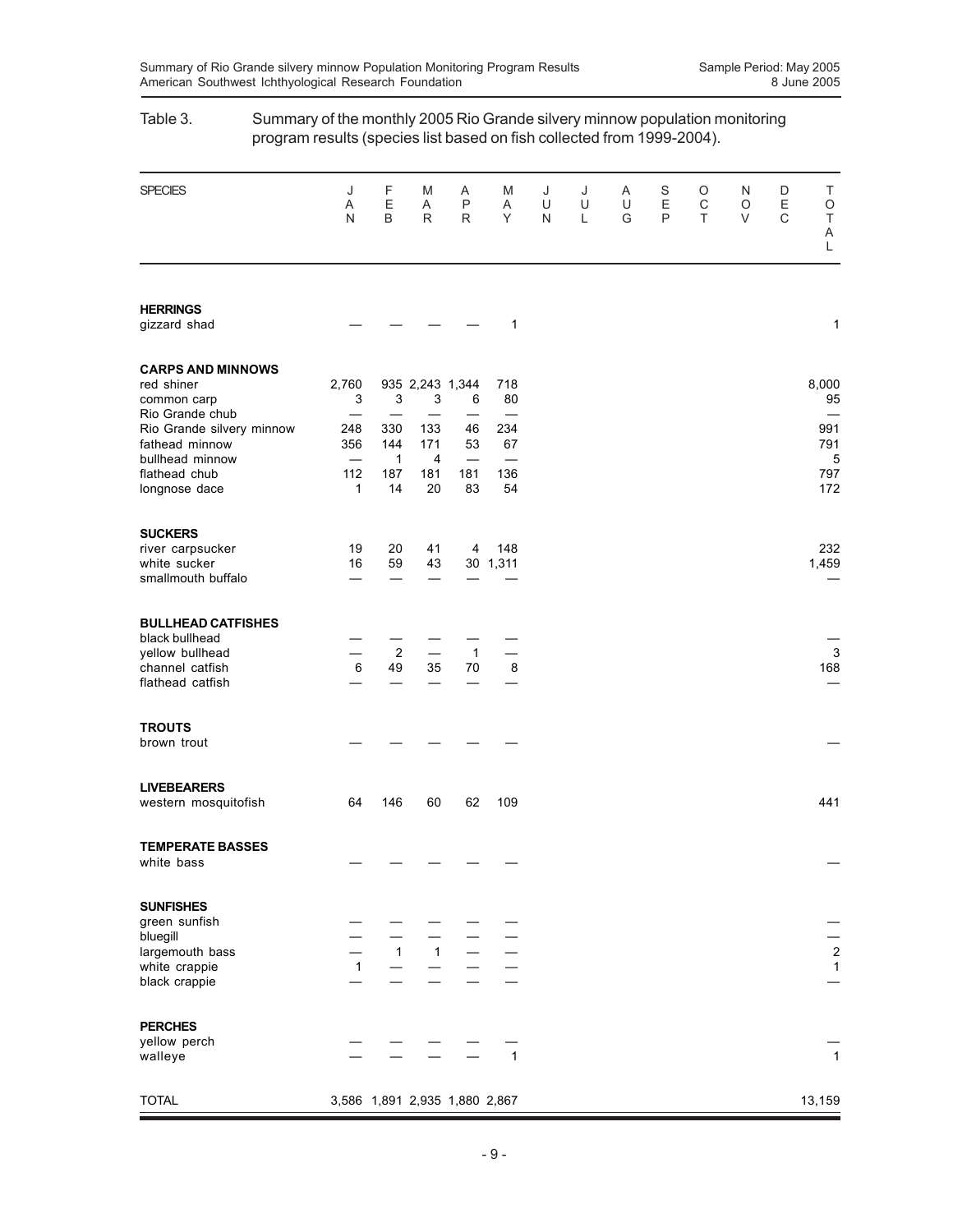## Table 4. Summary of the monthly catch or Rio Grande silvery minnow, by site and reach, during the 2005 Rio Grande silvery minnow population monitoring program. Numerals in pararenthesis are the number of silvery minnow in a site collection that were marked (subset of the total). REACH J F M A M J J A S O N D T Site Number A E A P A U U U E C O E O Site Name N B R R Y N L G P T V C T A L **ANGOSTURA REACH** 0 Angostura Dam — — — 3 — 3 1 Bernalillo 20 68 36 5(1) 6(1) 135 2 Rio Rancho 147(4) 137(8) 25 7(1) 3(2) 319<br>3 Central Ave (Abq) 7 64(17) 12 27 2 3 Central Ave (Abq) 4 Rio Bravo (Abq) 4(1) 19(7) 15 — — 38 Angostura Reach Total 178 288 88 42 11 12 17 17 17 17 17 17 17 17 17 17 18 18 19 1 **ISLETA REACH** 5 Los Lunas 3 11 2 1 5 22 6 Belen 1 4 3 — 3 11 7 Jarales 30 0 0 — — 30 v Berlin (1992)<br>
1 Use 1 1 1 1 1 1 1 1 1 35 45<br>
9 South of Bernardo 1 1 35 45<br>
9 South of Bernardo 1 5 2 1 - - 8 9 South of Bernardo  $\begin{array}{cccc} 5 & 2 & 1 & \text{---} \\ 5 & \text{North of San Accaia} & 1 & 0 & 0 & \text{---} \end{array}$ 9.5 North of San Acacia 1 0 0 — — 1 Isleta Reach Total 117 1 43 18 17 1 43 **SAN ACACIA REACH** 10 San Acacia Dam  $\begin{array}{ccccccccc}\n 10 & \text{San Acacia} & & & 3 & 0 & 16 & 2 & - \\
 11 & \text{So } \text{Can Acacia} & & & 13 & 15 & 14 & 1 & - \\
 12 & \text{Socorr} & & & 3 & 0 & 1 & - & - \\
 13 & \text{Nort of US Hwy } 380 & & & - & 6 & 0 & - & - \\
 14 &$ 11 S of San Acacia 13 15 14 1 — 12 Socorro 13 15 14 1 — 12 Socorro 14 43 12 Socorro 3 0 1 — — 4 12 Socorro<br>
13 North of US Hwy 380  $\begin{array}{cccccc} & 3 & 0 & 1 & \text{---} & \text{---} \\ - & 6 & 0 & \text{---} & \text{---} & \text{---} \\ 14 & \text{--} & 6 & 0 & \text{---} & \text{---} \\ 15 & \text{BSquare} & 6 & 1 & 0 & 0 & \text{---} \\ 16 & \text{--} & 6 & 0 & \text{---} & \text{---} \\ 17 & \text{--} & 6 & 0 & \text{---} & \text{---} \\ 18 & \text{--} & 6 & 0 &$ 14 US Hwy 380 1 0 0 - - 1<br>15 Bosque del Apache 2 - 0 - 2 15 Bosque del Apache 2 — 0 — 2 4<br>
16 San Marcial — 1 — 177 178<br>
17 South of San Marcial — 0 — 1 1<br>
18 South of San Marcial — 3 6 — — 9 9 16 San Marcial — — 1 — 177 178 17 South of San Marcial — — 0 — 1<br>18 South of San Marcial — 3 6 — — 1 18 South of San Marcial San Acacia Reach Total 22 24 38 3 180 267 **MONTHLY TOTALS 248 330 133 46 234 991** J FMA MJ J ASO ND T AEAP AUU UEC OE O NBRR YNL GPT VC T A L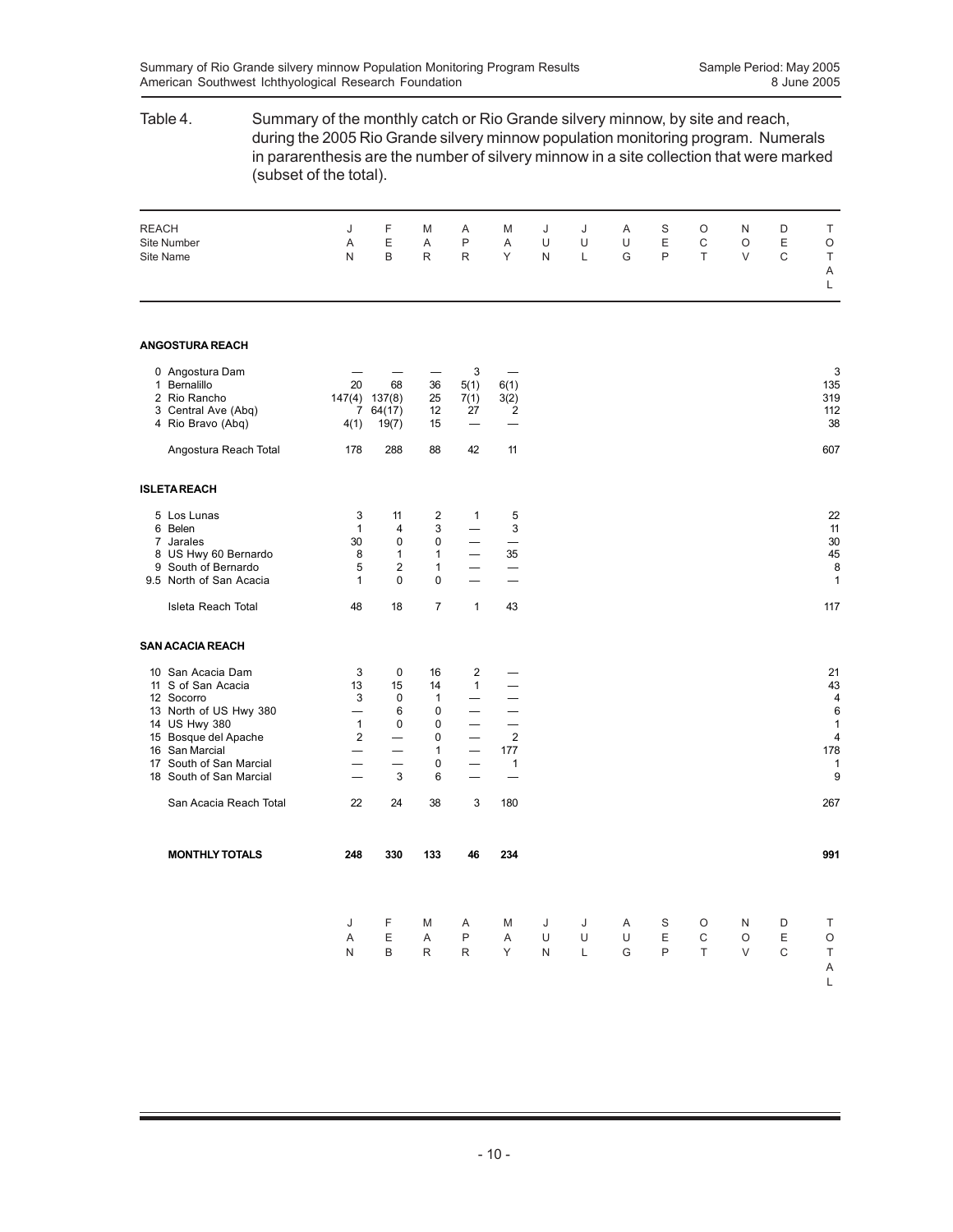

Figure 3. Catch rates, for the 10 focal species, by river reach during May 2005 at Rio Grande silvery minnow population monitoring program collection sites (see Table A-1 for fish species codes). An arrow indicates the Rio Grande silvery minnow (RGM) histogram bar.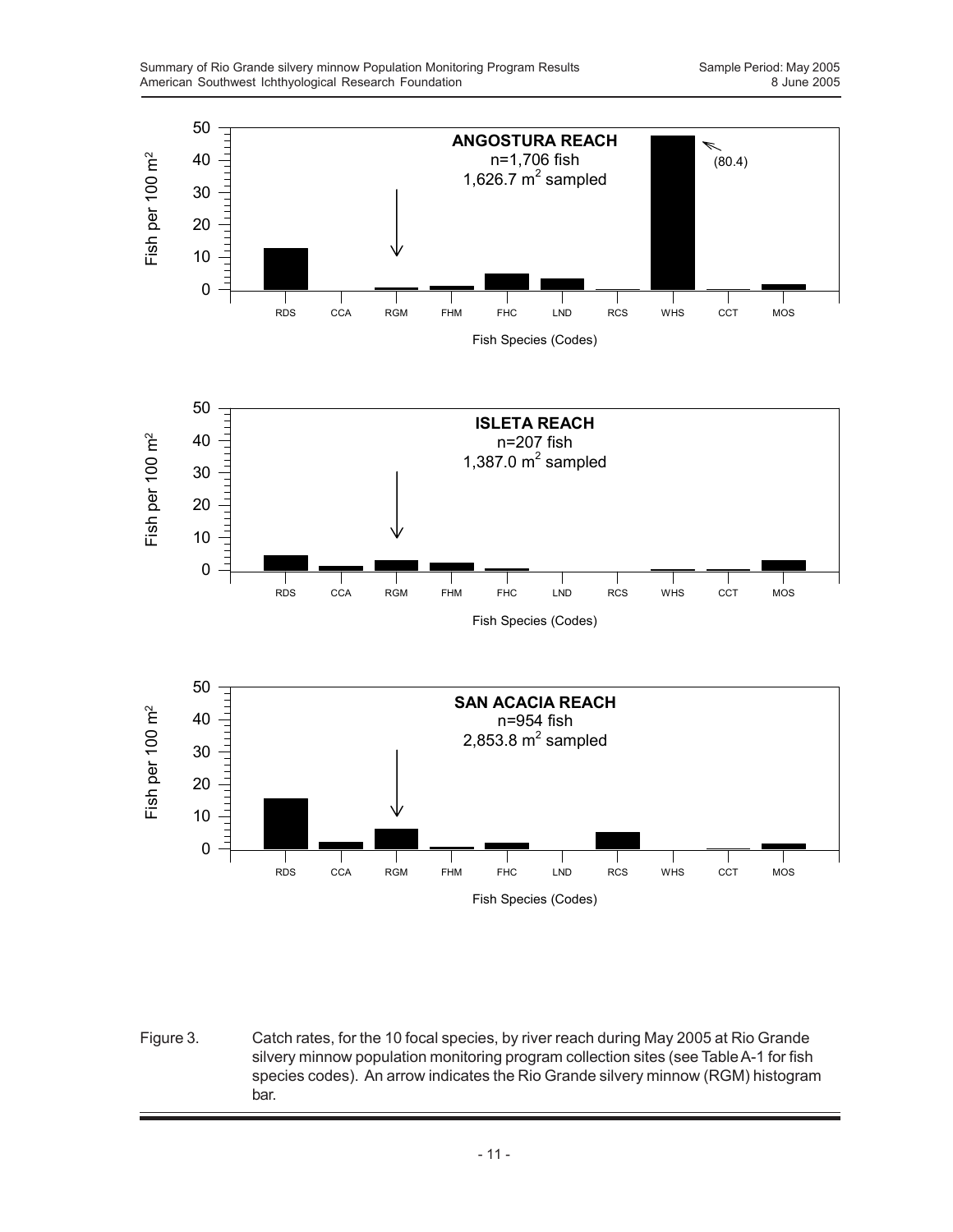

Figure 4. Catch rates for ten focal species (upper graph\*), including Rio Grande silvery minnow, (RGM; lower graph\*) during May 2005 at Rio Grande silvery minnow population monitoring program collection sites (see Table A-1 for fish species codes).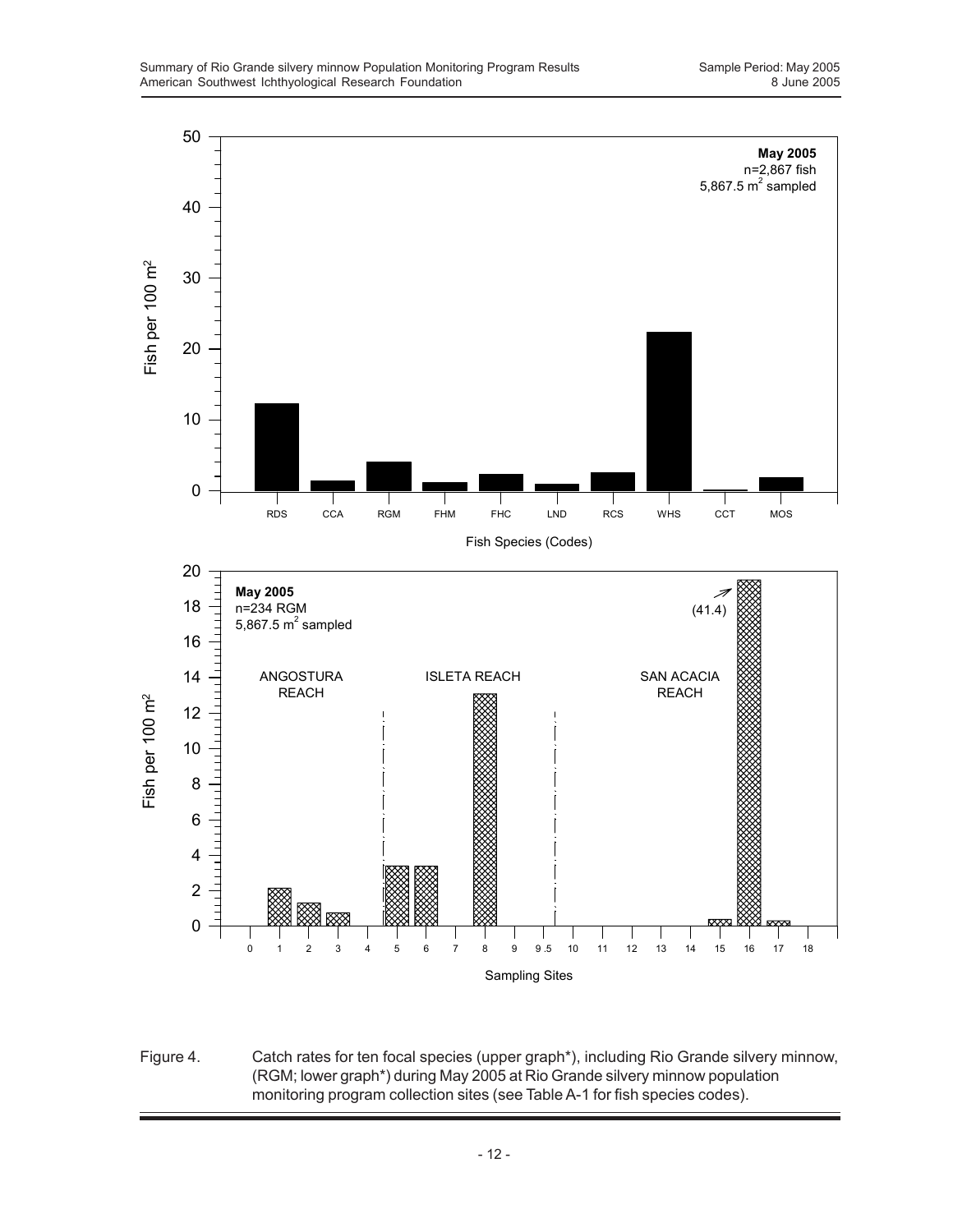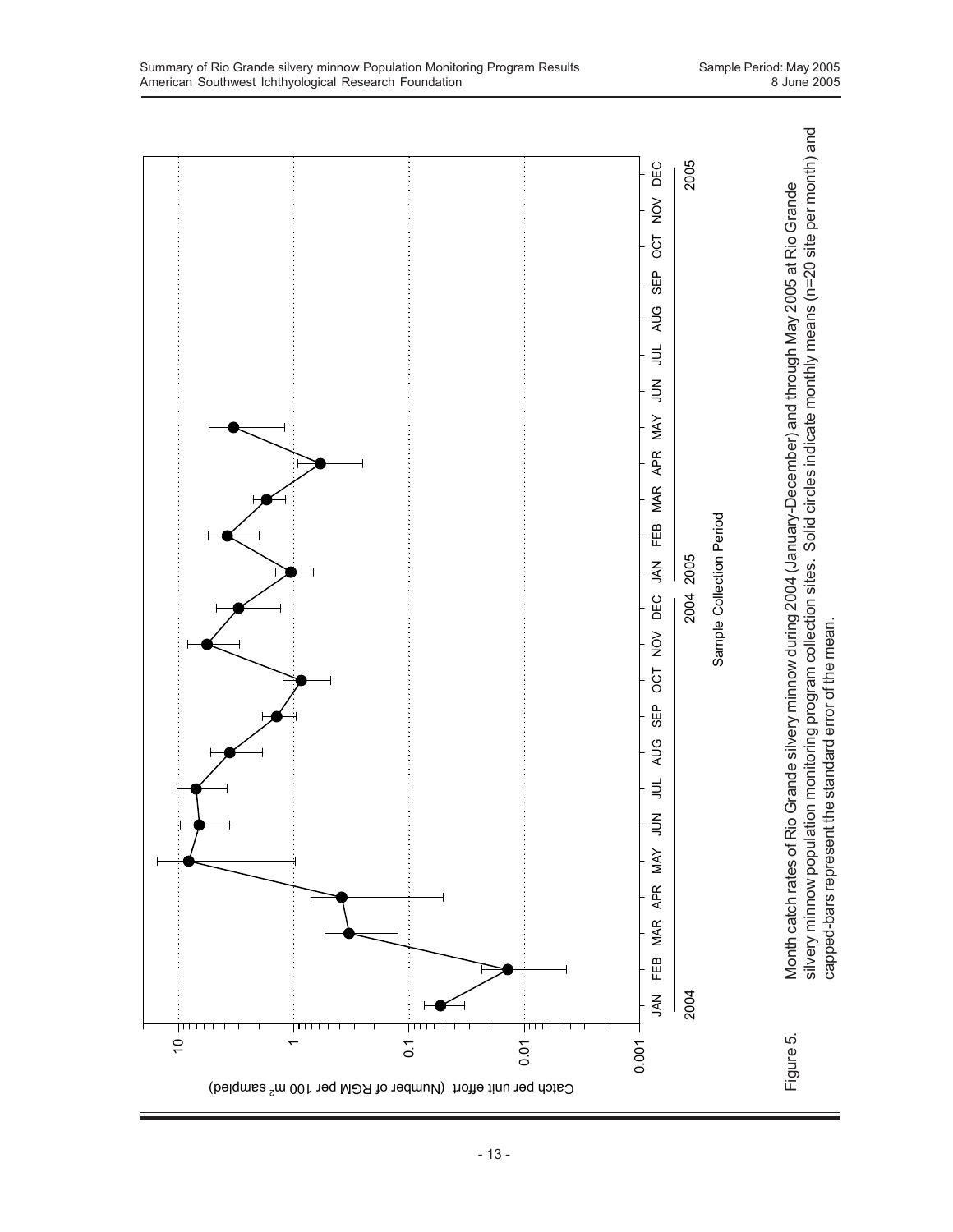## APPENDIX A.

Collection localities of the 2005 Rio Grande silvery minnow population monitoring program.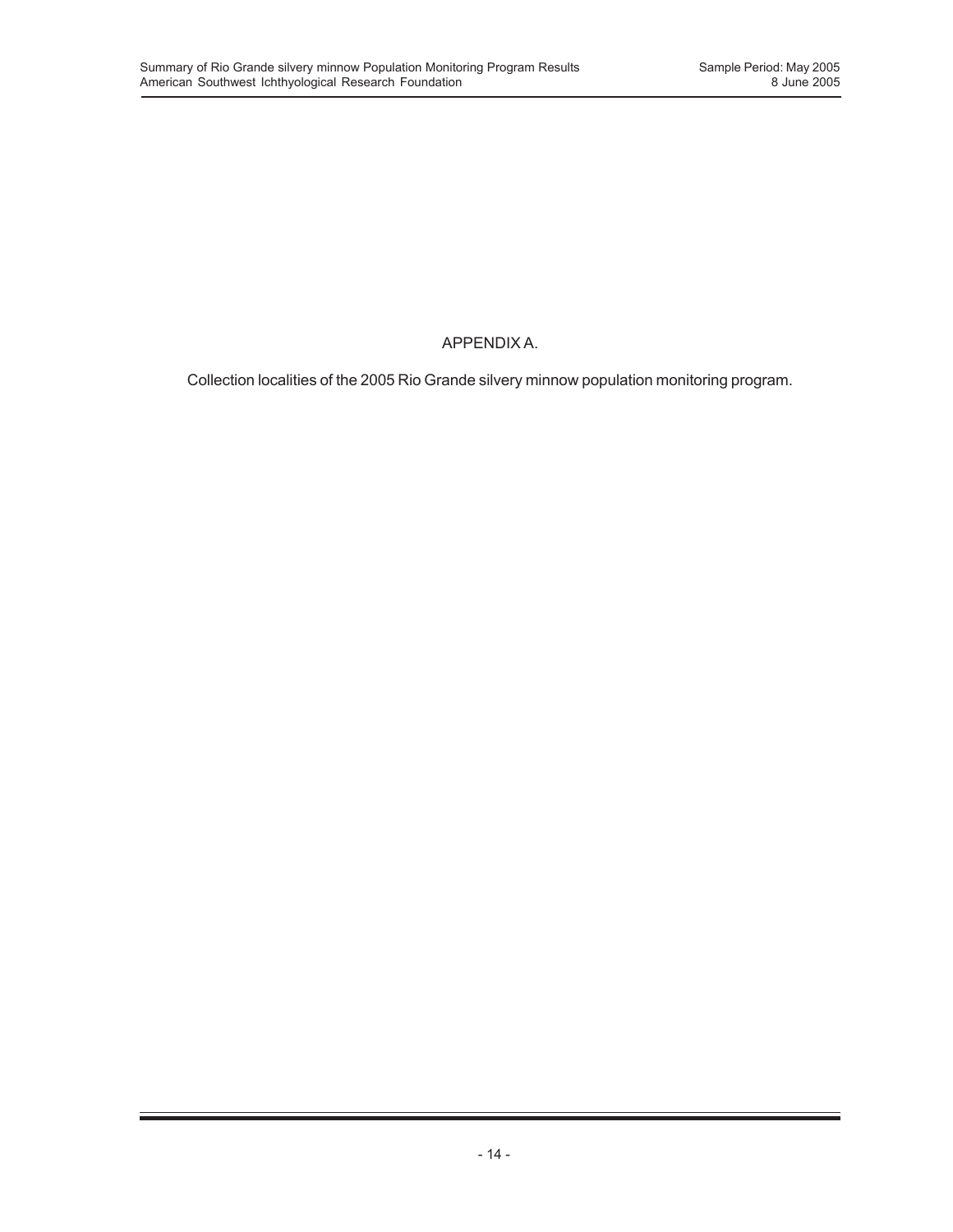#### Table A-1. Collection localities of the 2005 Rio Grande silvery minnow population monitoring program.

| Site # | Site Locality |
|--------|---------------|
|        |               |

#### **ANGOSTURA REACH SITES SITE #**

- 0 New Mexico, Sandoval County, Rio Grande, below Angostura Diversion Dam, Algodones. River Mile 209.7 SAN FELIPE PUEBLO QUADRANGLE 3916006 N 363811 E
- 1 New Mexico, Sandoval County, Rio Grande, at US Highway 550 bridge crossing, (formerly NM State Highway 44 bridge crossing), Bernalillo. River Mile 203.8 BERNALILLO QUADRANGLE 3909722 N 358543 E
- 2 New Mexico, Sandoval County, Rio Grande, ca. 4 miles downstream of US Highway 550 bridge crossing, at Rio Rancho Wastewater Treatment Plant, Rio Rancho. River Mile 200.0 BERNALILLO QUADRANGLE 3905355 N 354772 E
- 3 New Mexico, Bernalillo County, Rio Grande, at Central Avenue (US Highway 66) bridge crossing, Albuquerque. River Mile 183.4 ALBUQUERQUE WEST QUADRANGLE 3884094 N 346840 E
- 4 New Mexico, Bernalillo County, Rio Grande, at Rio Bravo Boulevard bridge crossing, Albuquerque. River Mile 178.3 ALBUQUERQUE WEST QUADRANGLE 3877163 N 347554 E

#### **ISLETA REACH SITES SITE #**

- 5 New Mexico, Valencia County, Rio Grande, at Los Lunas (NM State Highway 49) bridge crossing, Los Lunas. River Mile 161.4 LOS LUNAS QUADRANGLE 3852531 N 342898 E
- 6 New Mexico, Valencia County, Rio Grande, ca. 1.0 miles upstream of NM State Highway 309/6 bridge crossing, Belen. River Mile 151.5 TOME QUADRANGLE 3837061 N 339972 E
- 7 New Mexico, Valencia County, Rio Grande, ca. 2.2 miles upstream of NM State Highway 346 bridge crossing (near Transwestern Natural Gas Pipeline crossing), Jarales. River Mile 143.2 VEGUITA QUADRANGLE 3827329 N 338136 E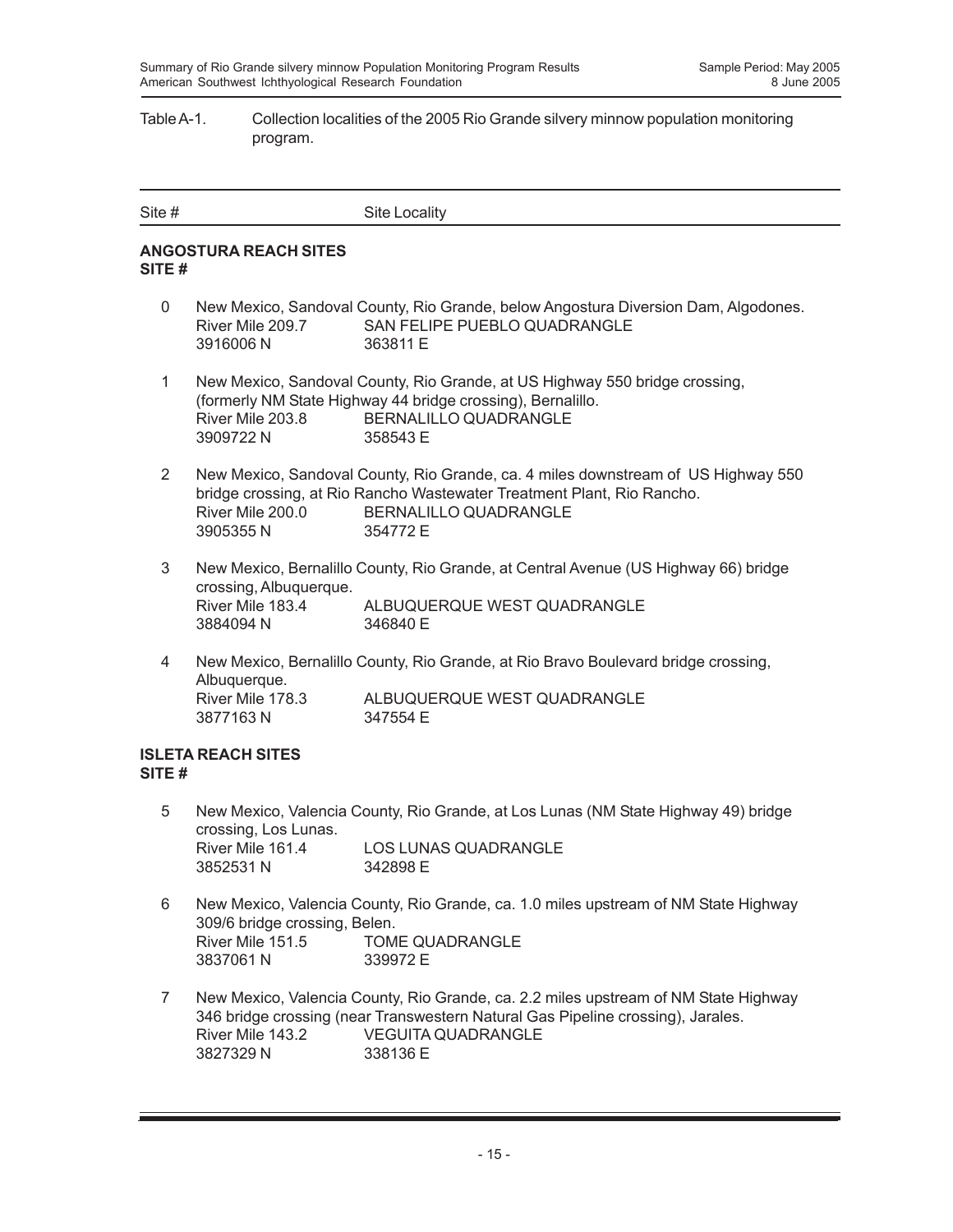#### Table A-1. Collection localities of the 2005 Rio Grande silvery minnow population monitoring program (continued).

| Site # | Site Locality |
|--------|---------------|
|        |               |

#### **ISLETA REACH SITES (continued) SITE #**

- 8 New Mexico, Socorro County, Rio Grande, at US Highway 60 bridge crossing, Bernardo. River Mile 130.6 ABEYTAS QUADRANGLE 3809726 N 334604 E
- 9 New Mexico, Socorro County, Rio Grande, ca. 3.5 miles downstream of US Highway 60 bridge crossing, La Joya. River Mile 127.0 ABEYTAS QUADRANGLE 3805229 N 331094 E
- 9.5 New Mexico, Socorro County, Rio Grande, ca. 0.6 miles upstream of San Acacia Diversion Dam, San Acacia. River Mile 116.8 LA JOYA QUADRANGLE 3792603 N 327902 E

#### **SAN ACACIA REACH SITES SITE #**

- 10 New Mexico, Socorro County, Rio Grande, directly below San Acacia Diversion Dam, San Acacia. River Mile 116.2 SAN ACACIA QUADRANGLE 3791977 N 326162 E
- 11 New Mexico, Socorro County, Rio Grande, ca. 1.5 miles downstream of San Acacia Diversion Dam, San Acacia. River Mile 114.6 LEMITAR QUADRANGLE 3790442 N 325263 E
- 12 New Mexico, Socorro County, Rio Grande, 0.5 miles upstream of the Low Flow Conveyance Channel bridge, east and upstream of Socorro Wastewater Treatment Plant, Socorro. River Mile 99.5 LOMA DE LAS CANAS QUADRANGLE 3771043 N 327097 E
- 13 New Mexico, Socorro County, Rio Grande, ca. 4.0 miles upstream of US Highway 380 bridge crossing, San Antonio. River Mile 91.7 SAN ANTONIO QUADRANGLE 3761283 N 328140 E
- 14 New Mexico, Socorro County, Rio Grande, at US Highway 380 bridge crossing, San Antonio.<br>River Mile 87.1 SAN ANTONIO QUADRANGLE 3754471 N 328914 F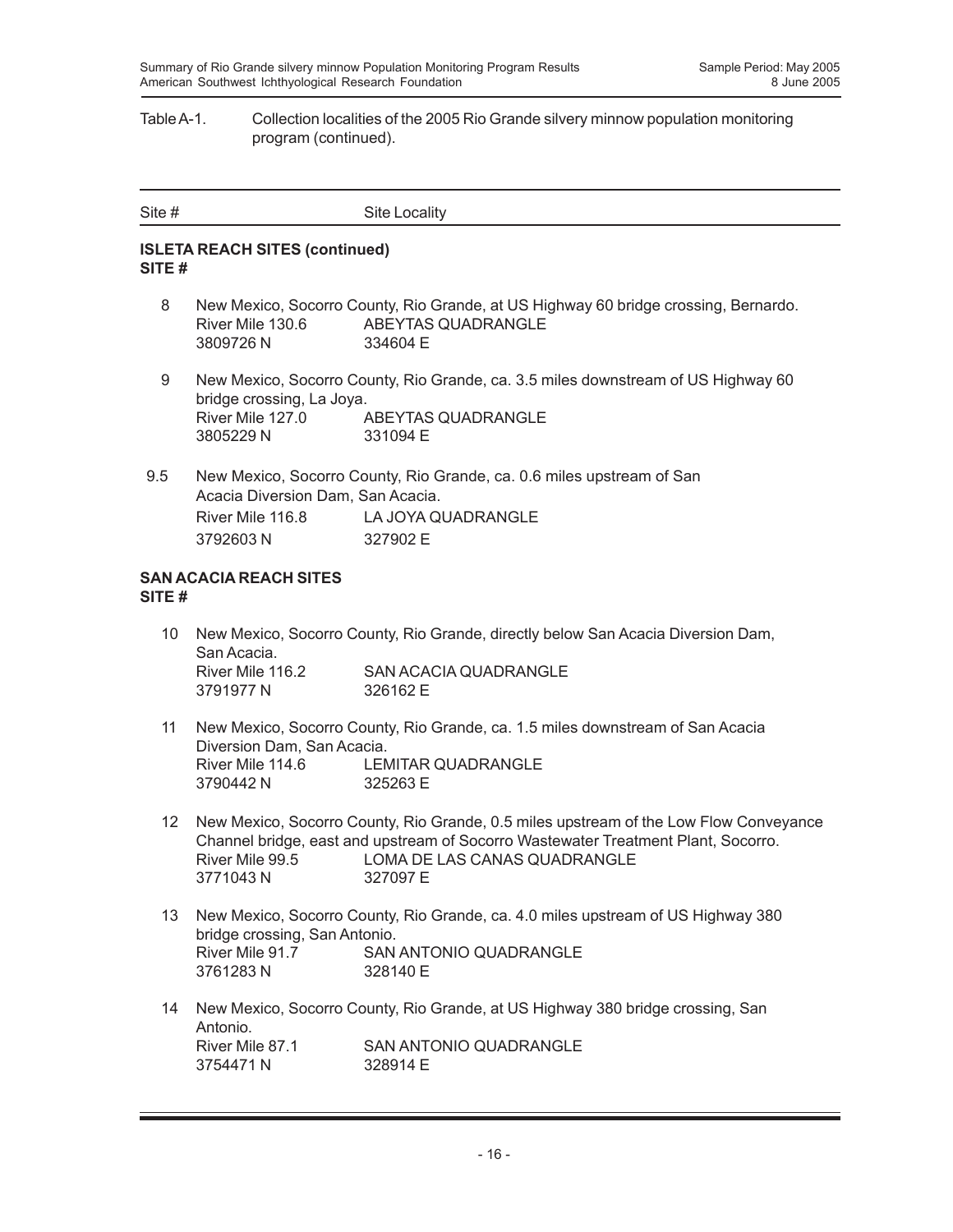#### Table A-1. Collection localities of the 2005 Rio Grande silvery minnow population monitoring program (continued).

| Site # | Site Locality |
|--------|---------------|
|        |               |

#### **SAN ACACIA REACH SITES (continued) SITE #**

- 15 New Mexico, Socorro County, Rio Grande, directly east of Bosque del Apache National Wildlife Refuge headquarters, San Antonio. River Mile 79.1 SAN ANTONIO, SE QUADRANGLE 3740839 N 327055 E
- 16 New Mexico, Socorro County, Rio Grande, at the San Marcial railroad crossing, San Marcial. River Mile 68.6 SAN MARCIAL QUADRANGLE 3728347 N 315284 E
- 17 New Mexico, Socorro County, Rio Grande, at its former confluence with the Low Flow Conveyance Channel and 16 miles downstream of the southern end of the Bosque del Apache National Wildlife Refuge, San Marcial. River Mile 60.5 PARAJE WELL QUADRANGLE 3718178 N 309487 E
- 18 New Mexico, Socorro County, Rio Grande, ca. 19 miles downstream of the southern end of the Bosque del Apache National Wildlife Refuge, San Marcial. River Mile 57.7 PARAJE WELL QUADRANGLE 3714740 N 307380 E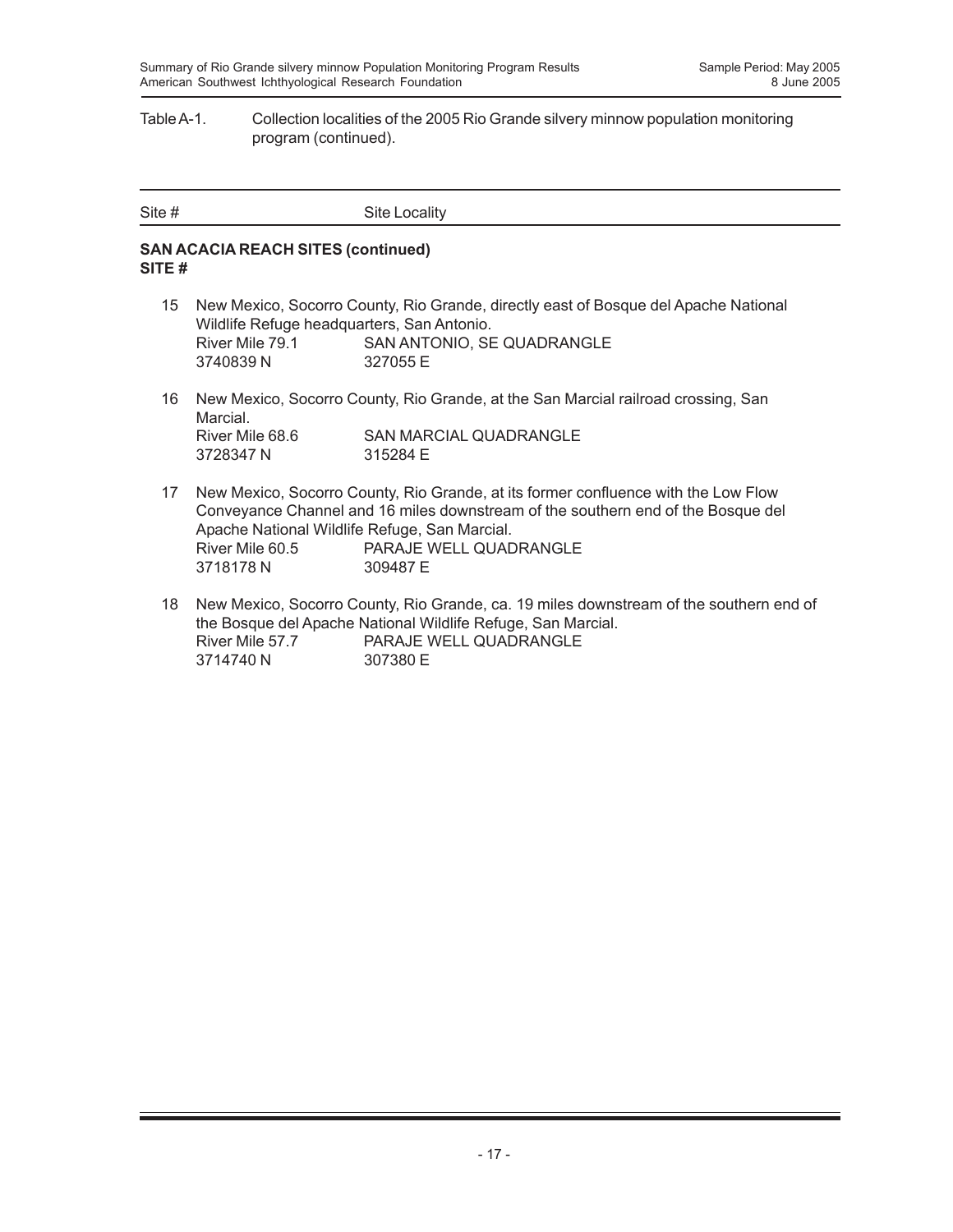## APPENDIX B.

Ichthyofaunal composition of the May 2005 Rio Grande silvery minnow population monitoring efforts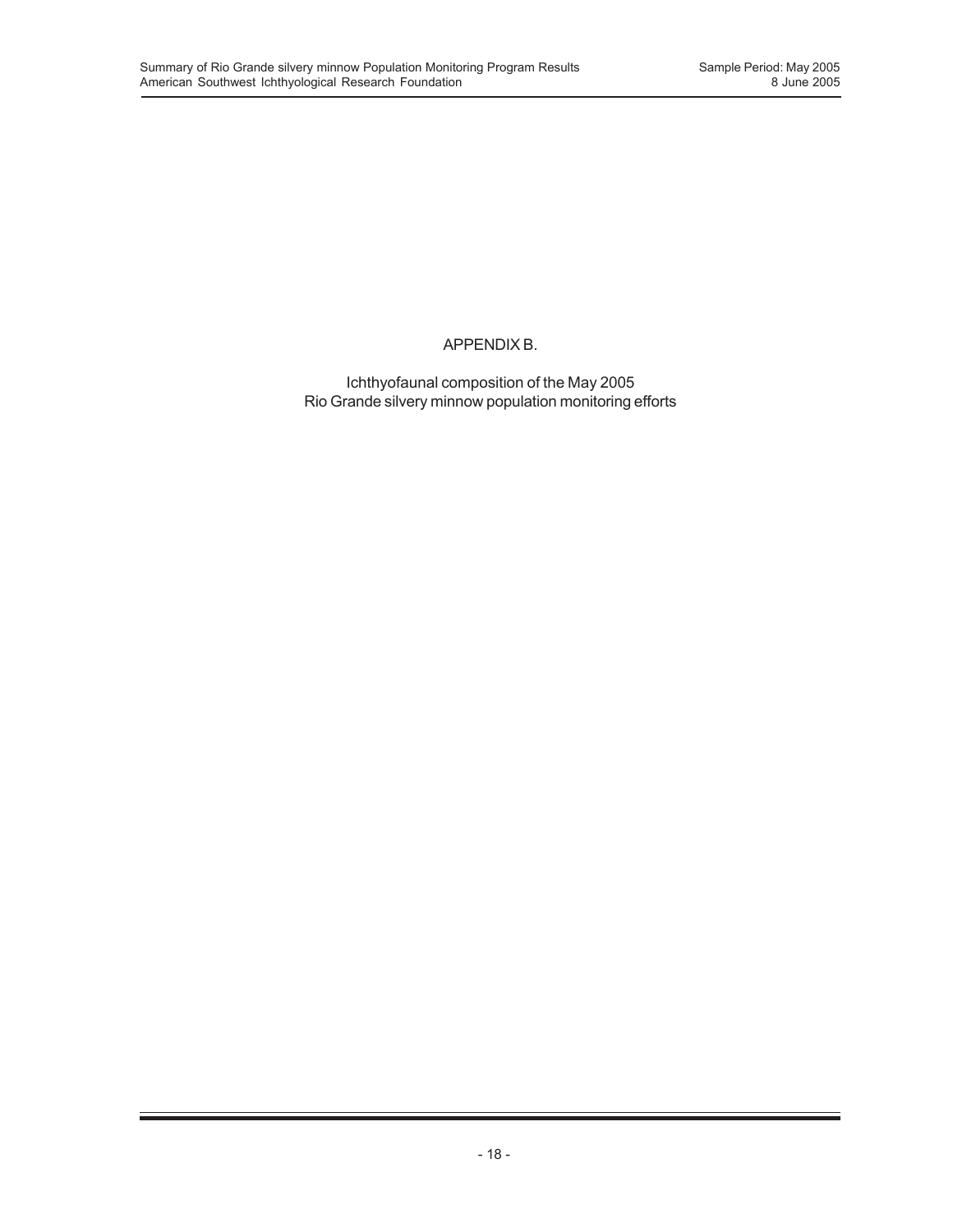|                          | New Mexico: Sandoval Co., Rio Grande Drainage                              |    |                             |
|--------------------------|----------------------------------------------------------------------------|----|-----------------------------|
|                          | Rio Grande, directly below Angostura Diversion Dam, Algodones.             |    | Site Number: 0              |
| 27 May 2005              | River Mile: 209.7                                                          |    |                             |
|                          | UTM Easting: 363811 UTM Northing: 3916006 Zone: 13 Quad: San Felipe Pueblo |    |                             |
|                          | R.K. Dudley, M.A. Farrington, W.H. Brandenburg, and L.E. Renfro            |    | Effort: $463.2 \text{ m}^2$ |
| <b>FAMILY</b>            |                                                                            | N  |                             |
| 76                       | Cyprinella lutrensis                                                       | 31 |                             |
| $\overline{\phantom{a}}$ |                                                                            |    |                             |

| 76  | Rhinichthys cataractae | 46 |
|-----|------------------------|----|
| -81 | Catostomus commersoni  | 29 |

|                                 |  | New Mexico: Sandoval Co., Rio Grande Drainage                                     |  |   |                          |
|---------------------------------|--|-----------------------------------------------------------------------------------|--|---|--------------------------|
|                                 |  | Rio Grande, at US HWY 550 (formerly NM State HWY 44) bridge crossing, Bernalillo. |  |   | Site Number: 1           |
| 27 May 2005<br><b>RKD05-104</b> |  |                                                                                   |  |   | <b>River Mile: 203.8</b> |
|                                 |  | UTM Easting: 358543 UTM Northing: 3909722 Zone: 13 Quad: Bernalillo               |  |   |                          |
|                                 |  | R.K. Dudley, M.A. Farrington, W.H. Brandenburg, and L.E. Renfro                   |  |   | Effort: 279.2 $m^2$      |
| <b>FAMILY</b>                   |  |                                                                                   |  | N |                          |
| 76                              |  | Cyprinella lutrensis                                                              |  |   |                          |

|     | * Hybognathus amarus by age class: |      |
|-----|------------------------------------|------|
| 212 | Gambusia affinis                   | 3    |
| 81  | Catostomus commersoni              | 1260 |
| 76  | Rhinichthys cataractae             | 8    |
| 76  | Platygobio gracilis                | 1    |
| 76  | Pimephales promelas                | 7    |
| 76  | Hybognathus amarus*                | 6    |
| 76  | Cyprinella lutrensis               | 8    |

age-1: 6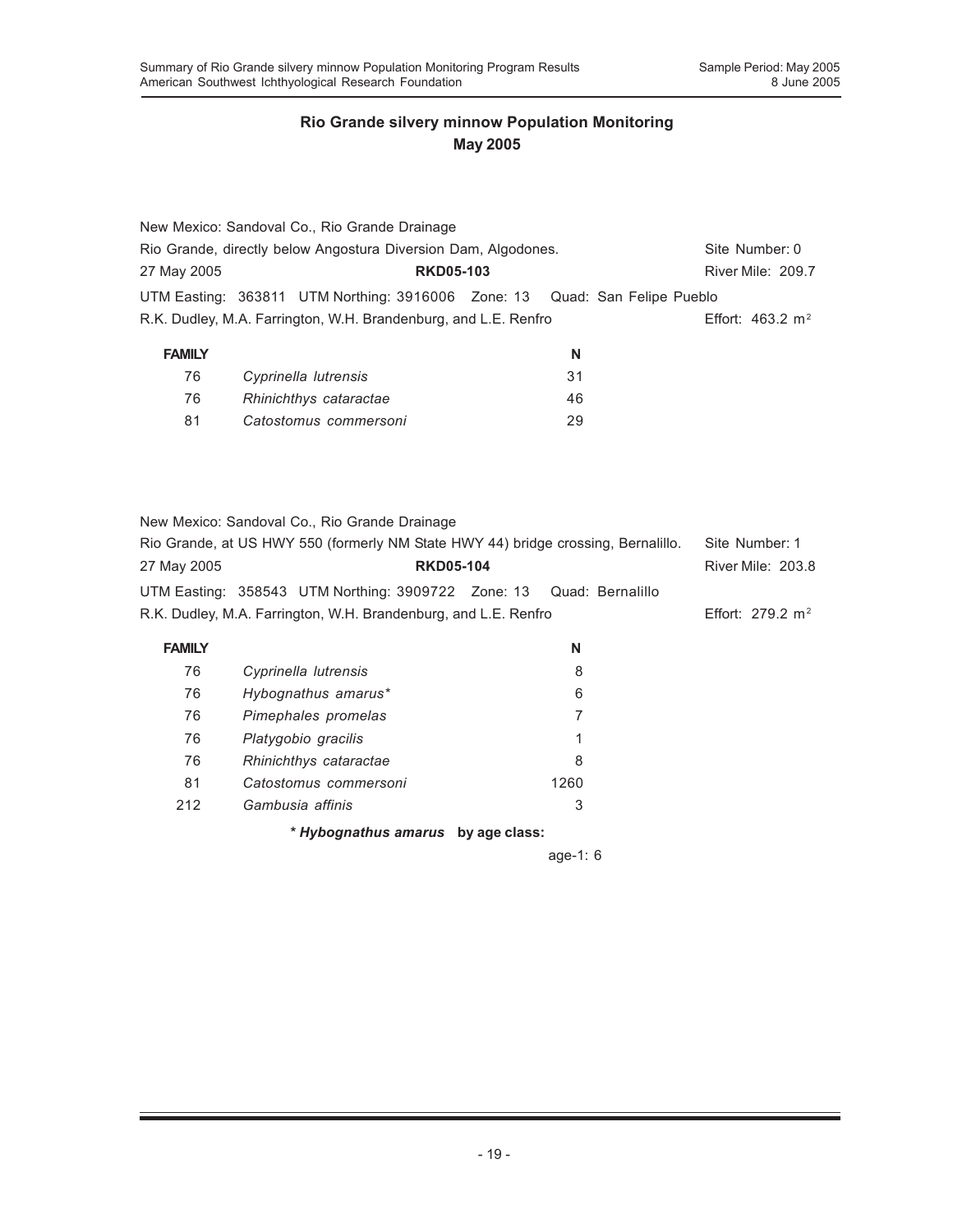|                                                                               | New Mexico: Sandoval Co., Rio Grande Drainage                          |    |                              |
|-------------------------------------------------------------------------------|------------------------------------------------------------------------|----|------------------------------|
| Rio Grande, ca. 4.0 miles downstream of US HWY 550 (formerly NM State HWY 44) | Site Number: 2                                                         |    |                              |
|                                                                               | bridge crossing, at Rio Rancho Wastewater Treatment Plant, Rio Rancho. |    | <b>River Mile: 200.0</b>     |
| 27 May 2005                                                                   | <b>RKD05-105</b>                                                       |    |                              |
|                                                                               | UTM Easting: 354772 UTM Northing: 3905355 Zone: 13 Quad: Bernalillo    |    |                              |
|                                                                               | R.K. Dudley, M.A. Farrington, W.H. Brandenburg, and L.E. Renfro        |    | Effort: 227.3 m <sup>2</sup> |
|                                                                               |                                                                        |    |                              |
| <b>FAMILY</b>                                                                 |                                                                        | N  |                              |
| 76                                                                            | Cyprinella lutrensis                                                   | 21 |                              |
| 76                                                                            | Hybognathus amarus*                                                    | 3  |                              |
| 76                                                                            | Pimephales promelas                                                    | 4  |                              |
| 76                                                                            | Platygobio gracilis                                                    | 65 |                              |
| 81                                                                            | Catostomus commersoni                                                  | 1  |                              |
| 212                                                                           | Gambusia affinis                                                       | 14 |                              |
|                                                                               | * Hybognathus amarus by age class:                                     |    |                              |

age-1: 3

|               | New Mexico: Bernalillo Co., Rio Grande Drainage                         |                |                        |
|---------------|-------------------------------------------------------------------------|----------------|------------------------|
|               | Rio Grande, at Central Avenue bridge crossing (US HWY 66), Albuquerque. |                | Site Number: 3         |
| 26 May 2005   | <b>RKD05-101</b>                                                        |                | River Mile: 183.4      |
|               | UTM Easting: 346840 UTM Northing: 3884094 Zone: 13                      |                | Quad: Albuguergue West |
|               | R.K. Dudley, M.A. Farrington, and L.E. Renfro                           |                | Effort: 260.3 $m^2$    |
| <b>FAMILY</b> |                                                                         | N              |                        |
| 76            | Cyprinella lutrensis                                                    | 90             |                        |
| 76            | Hybognathus amarus*                                                     | $\overline{2}$ |                        |
| 76            | Pimephales promelas                                                     | 5              |                        |
| 76            | Platygobio gracilis                                                     | 9              |                        |
| 81            | Carpiodes carpio                                                        | 3              |                        |
| 81            | Catostomus commersoni                                                   | 15             |                        |
| 93            | Ictalurus punctatus                                                     | 1              |                        |
| 212           | Gambusia affinis                                                        | $\mathbf{2}$   |                        |
|               | * Hybognathus amarus by age class:                                      |                |                        |

age-1: 2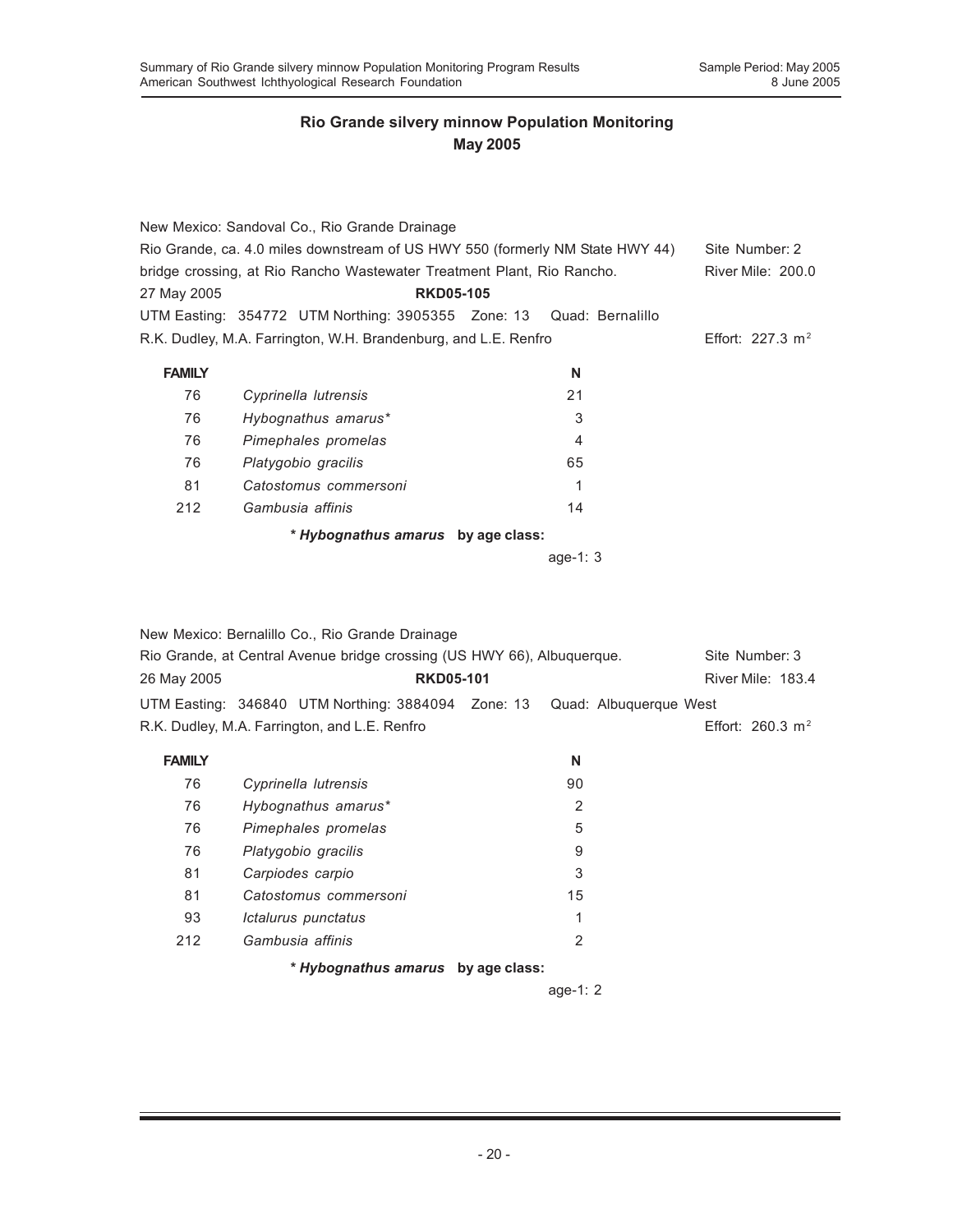|               | New Mexico: Bernalillo Co., Rio Grande Drainage                             |                        |                             |
|---------------|-----------------------------------------------------------------------------|------------------------|-----------------------------|
|               | Rio Grande, at Rio Bravo Blvd. Bridge crossing (NM State HWY 500) crossing, |                        | Site Number: 4              |
| Albuguergue.  |                                                                             |                        | <b>River Mile: 178.3</b>    |
| 26 May 2005   | <b>RKD05-100</b>                                                            |                        |                             |
|               | UTM Easting: 347554 UTM Northing: 3877163 Zone: 13                          | Quad: Albuguergue West |                             |
|               | R.K. Dudley, M.A. Farrington, and L.E. Renfro                               |                        | Effort: $396.8 \text{ m}^2$ |
| <b>FAMILY</b> |                                                                             | N                      |                             |
| 76            | Cyprinella lutrensis                                                        | 59                     |                             |
| 76            | Platygobio gracilis                                                         | 3                      |                             |
| 81            | Catostomus commersoni                                                       | 2                      |                             |
| 93            | Ictalurus punctatus                                                         | 2                      |                             |
| 212           | Gambusia affinis                                                            | 6                      |                             |

New Mexico: Valencia Co., Rio Grande Drainage

| Rio Grande, at Los Lunas Bridge crossing (NM State HWY 49), Los Lunas. |                                                                    |  |          | Site Number: 5              |
|------------------------------------------------------------------------|--------------------------------------------------------------------|--|----------|-----------------------------|
| 26 May 2005                                                            | <b>RKD05-099</b>                                                   |  |          | <b>River Mile: 161.4</b>    |
|                                                                        | UTM Easting: 342898 UTM Northing: 3852531 Zone: 13 Quad: Los Lunas |  |          |                             |
|                                                                        | R.K. Dudley, M.A. Farrington, and L.E. Renfro                      |  |          | Effort: $147.2 \text{ m}^2$ |
| <b>FAMILY</b>                                                          |                                                                    |  | N        |                             |
| 76                                                                     | Cyprinella lutrensis                                               |  |          |                             |
| 76                                                                     | Hybognathus amarus*                                                |  | 5        |                             |
| 76                                                                     | Pimephales promelas                                                |  | 4        |                             |
| 81                                                                     | Catostomus commersoni                                              |  | 3        |                             |
| 212                                                                    | Gambusia affinis                                                   |  | 3        |                             |
|                                                                        | * Hybognathus amarus by age class:                                 |  |          |                             |
|                                                                        |                                                                    |  | age-0: 5 |                             |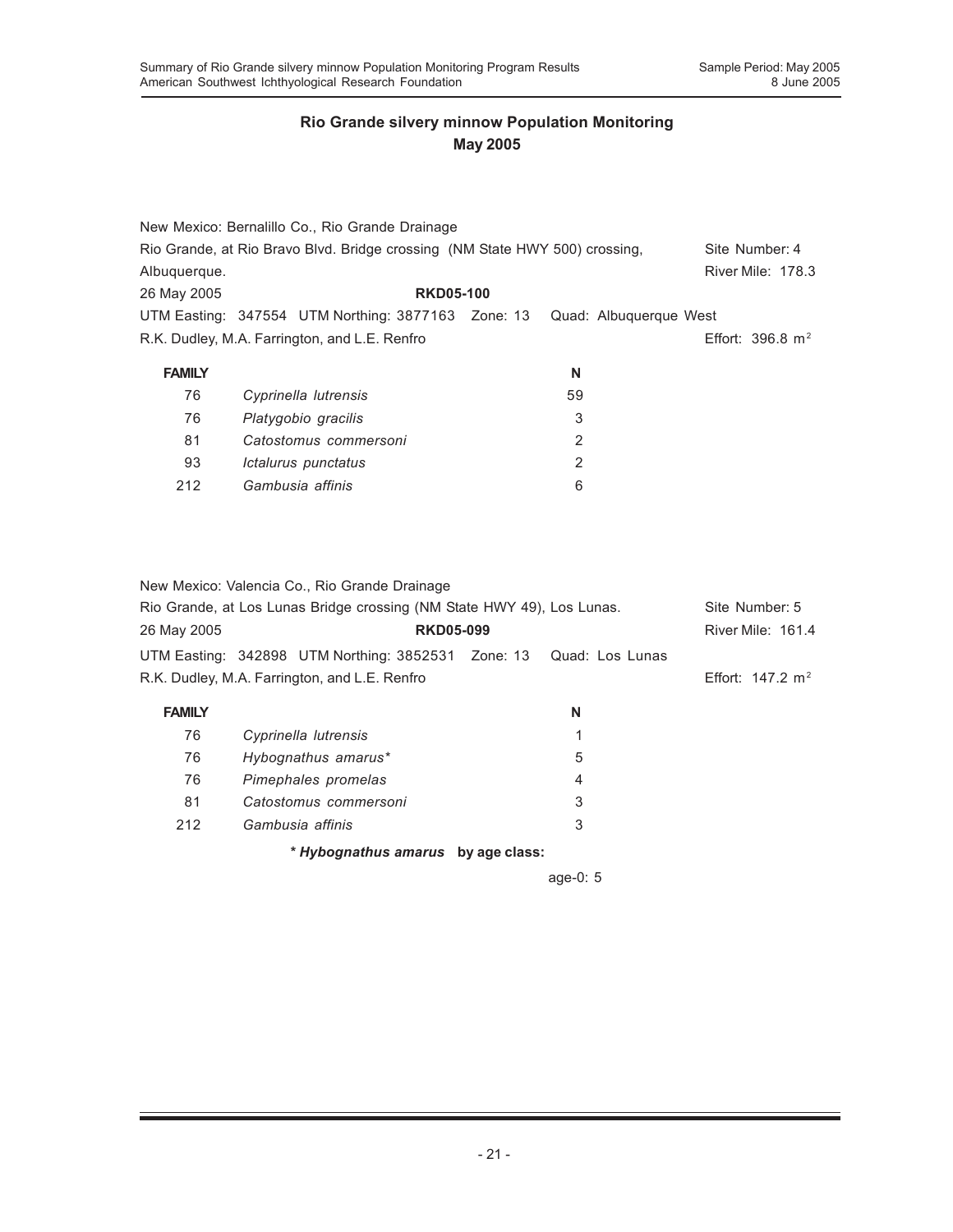|               | New Mexico: Valencia Co., Rio Grande Drainage                                    |            |                            |
|---------------|----------------------------------------------------------------------------------|------------|----------------------------|
|               | Rio Grande, ca. 1.0 miles upstream of NM State HWY 309/6 bridge crossing, Belen. |            | Site Number: 6             |
| 26 May 2005   | <b>RKD05-098</b>                                                                 |            | <b>River Mile: 151.5</b>   |
|               | UTM Easting: 339972 UTM Northing: 3837061 Zone: 13                               | Quad: Tome |                            |
|               | R.K. Dudley, M.A. Farrington, and L.E. Renfro                                    |            | Effort: $88.6 \text{ m}^2$ |
| <b>FAMILY</b> |                                                                                  | N          |                            |
| 76            | Cyprinella lutrensis                                                             | 8          |                            |
| 76            | Hybognathus amarus*                                                              | 3          |                            |
| 212           | Gambusia affinis                                                                 | 1          |                            |
|               | * Hybognathus amarus by age class:                                               |            |                            |
|               |                                                                                  | age-0: $3$ |                            |
|               |                                                                                  |            |                            |
|               |                                                                                  |            |                            |
|               | New Mexico: Valencia Co., Rio Grande Drainage                                    |            |                            |
|               | Rio Grande, ca. 2.2 miles unstream of NM State HWY 346 bridge crossing. Jarales  |            | Site Number 7              |

| Rio Grande, ca. 2.2 miles upstream of NM State HWY 346 bridge crossing, Jarales. |                                                                  |                  | Site Number: 7 |                             |
|----------------------------------------------------------------------------------|------------------------------------------------------------------|------------------|----------------|-----------------------------|
| 26 May 2005                                                                      |                                                                  | <b>RKD05-097</b> |                |                             |
|                                                                                  | UTM Easting: 338136 UTM Northing: 3827329 Zone: 13 Quad: Veguita |                  |                |                             |
|                                                                                  | R.K. Dudley, M.A. Farrington, and L.E. Renfro                    |                  |                | Effort: $142.8 \text{ m}^2$ |
| <b>FAMILY</b>                                                                    |                                                                  |                  | N              |                             |
| 76                                                                               | Cyprinella lutrensis                                             |                  | 4              |                             |
| 76                                                                               | Cyprinus carpio                                                  |                  |                |                             |
| 212                                                                              | Gambusia affinis                                                 |                  | 35             |                             |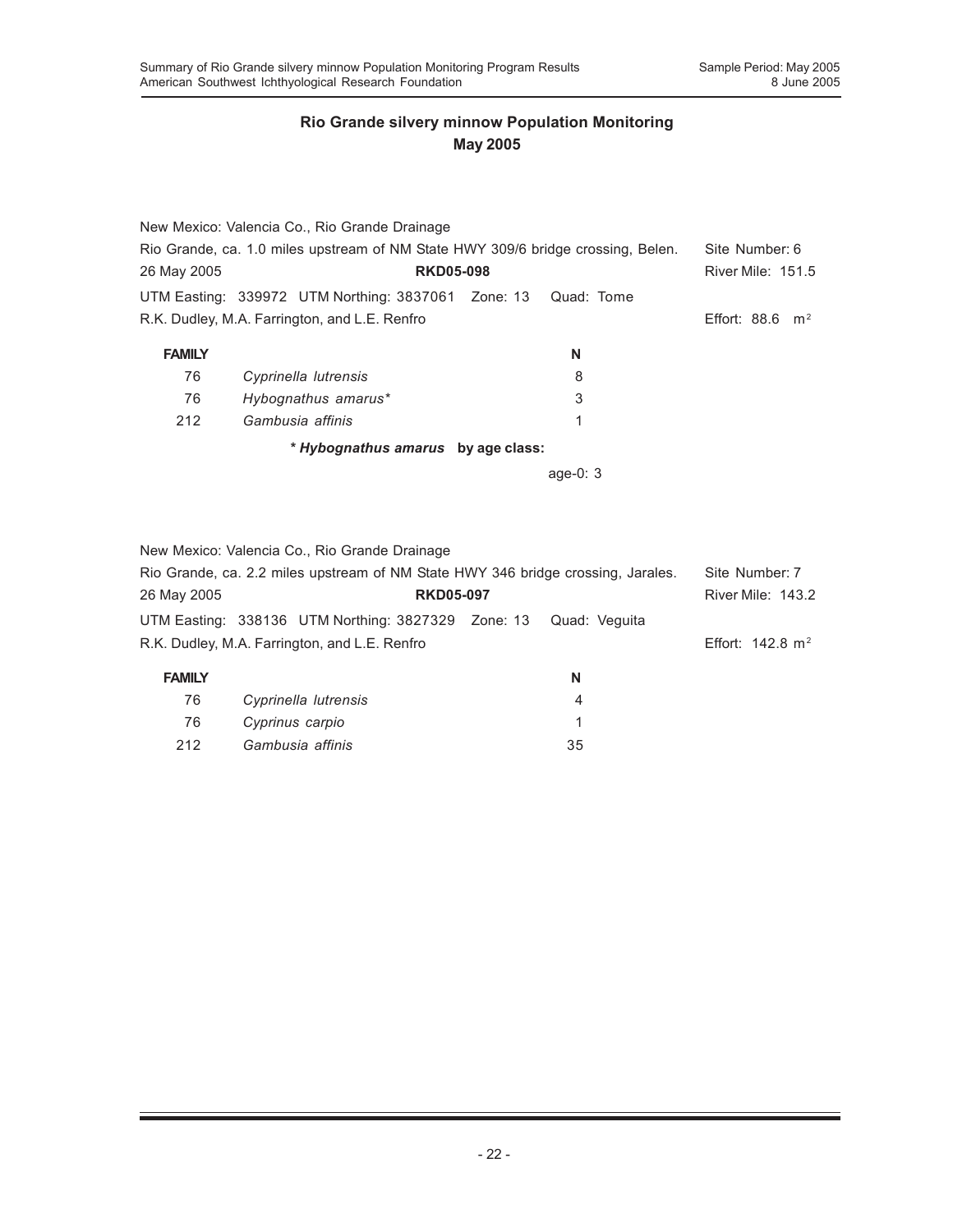|               | New Mexico: Socorro Co., Rio Grande Drainage        |               |                          |
|---------------|-----------------------------------------------------|---------------|--------------------------|
|               | Rio Grande, at US HWY 60 bridge crossing, Bernardo. |               | Site Number: 8           |
| 25 May 2005   | <b>RKD05-096</b>                                    |               | <b>River Mile: 130.6</b> |
|               | UTM Easting: 334604 UTM Northing: 3809726 Zone: 13  | Quad: Abeytas |                          |
|               | R.K. Dudley, W.H. Brandenburg, and M.A. Farrington  |               | Effort: 267.6 $m2$       |
| <b>FAMILY</b> |                                                     | N             |                          |
| 76            | Cyprinella lutrensis                                | 4             |                          |
| 76            | Cyprinus carpio                                     | 8             |                          |
| 76            | Hybognathus amarus*                                 | 35            |                          |
| 76            | Pimephales promelas                                 | 28            |                          |
| 81            | Catostomus commersoni                               | 1             |                          |
| 212           | Gambusia affinis                                    | 1             |                          |
|               | * Hybognathus amarus by age class:                  |               |                          |
|               |                                                     | age-0: 35     |                          |
|               |                                                     |               |                          |

|                                                    | New Mexico: Socorro Co., Rio Grande Drainage                                     |                  |                             |                |
|----------------------------------------------------|----------------------------------------------------------------------------------|------------------|-----------------------------|----------------|
|                                                    | Rio Grande, ca. 3.5 miles downstream of the US HWY 60 bridge crossing, Bernardo. |                  |                             | Site Number: 9 |
| 25 May 2005                                        |                                                                                  | <b>RKD05-095</b> |                             |                |
|                                                    | UTM Easting: 331094 UTM Northing: 3805229 Zone: 13                               |                  | Quad: Abeytas               |                |
| R.K. Dudley, W.H. Brandenburg, and M.A. Farrington |                                                                                  |                  | Effort: $318.4 \text{ m}^2$ |                |
| <b>FAMILY</b>                                      |                                                                                  |                  | N                           |                |
| 76                                                 | Cyprinella lutrensis                                                             |                  | 46                          |                |
| 93                                                 | Ictalurus punctatus                                                              |                  | $\overline{2}$              |                |
| 212                                                | Gambusia affinis                                                                 |                  | 1                           |                |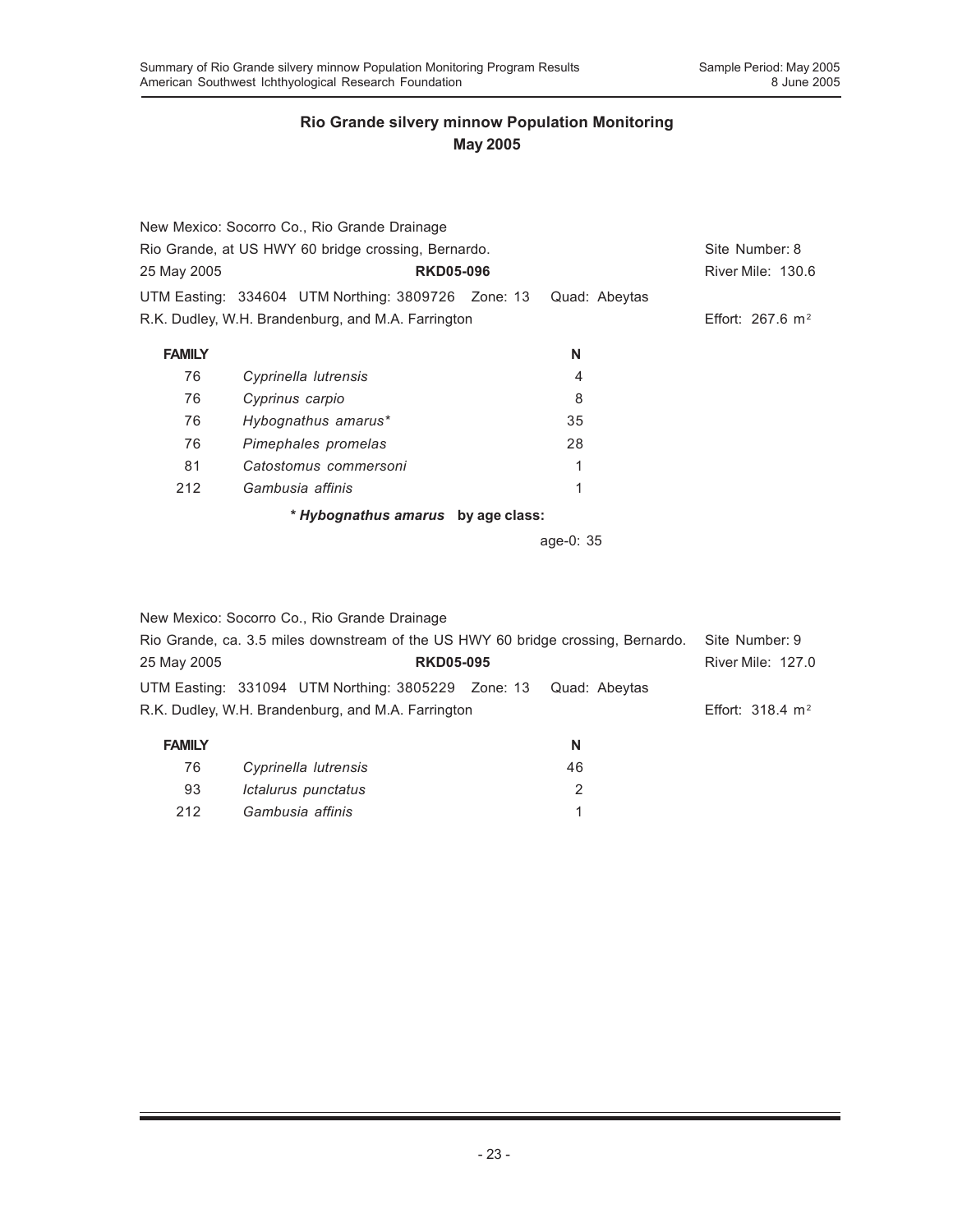| New Mexico: Socorro Co., Rio Grande Drainage                               |                  |   |                             |
|----------------------------------------------------------------------------|------------------|---|-----------------------------|
| Rio Grande, ca. 0.6 miles upstream of San Acacia Diversion Dam, San Acacia |                  |   | Site Number: 9.5            |
| 25 May 2005                                                                | <b>RKD05-094</b> |   | River Mile: 116.8           |
| UTM Easting: 327902 UTM Northing: 3792603 Zone: 13 Quad: La Joya           |                  |   |                             |
| R.K. Dudley, W.H. Brandenburg, and M.A. Farrington                         |                  |   | Effort: $422.4 \text{ m}^2$ |
| <b>FAMILY</b>                                                              |                  | N |                             |
|                                                                            |                  |   |                             |

| 76 | Cyprinus carpio     |  |
|----|---------------------|--|
| 76 | Platygobio gracilis |  |

| New Mexico: Socorro Co., Rio Grande Drainage                        |                  |                     |
|---------------------------------------------------------------------|------------------|---------------------|
| Rio Grande, directly below San Acacia Diversion Dam, San Acacia.    |                  | Site Number: 10     |
| 25 May 2005                                                         | <b>RKD05-093</b> | River Mile: 116.2   |
| UTM Easting: 326162 UTM Northing: 3791977 Zone: 13 Quad: San Acacia |                  |                     |
| R.K. Dudley, W.H. Brandenburg, and M.A. Farrington                  |                  | Effort: 230.0 $m^2$ |

| <b>FAMILY</b> |                      | N   |
|---------------|----------------------|-----|
| 76            | Cyprinella lutrensis | 201 |
| 76            | Cyprinus carpio      | 5   |
| 76            | Pimephales promelas  | 15  |
| 76            | Platygobio gracilis  | 4   |
| 93            | Ictalurus punctatus  |     |
| 212           | Gambusia affinis     | 38  |
| 295           | Stizostedion vitreum |     |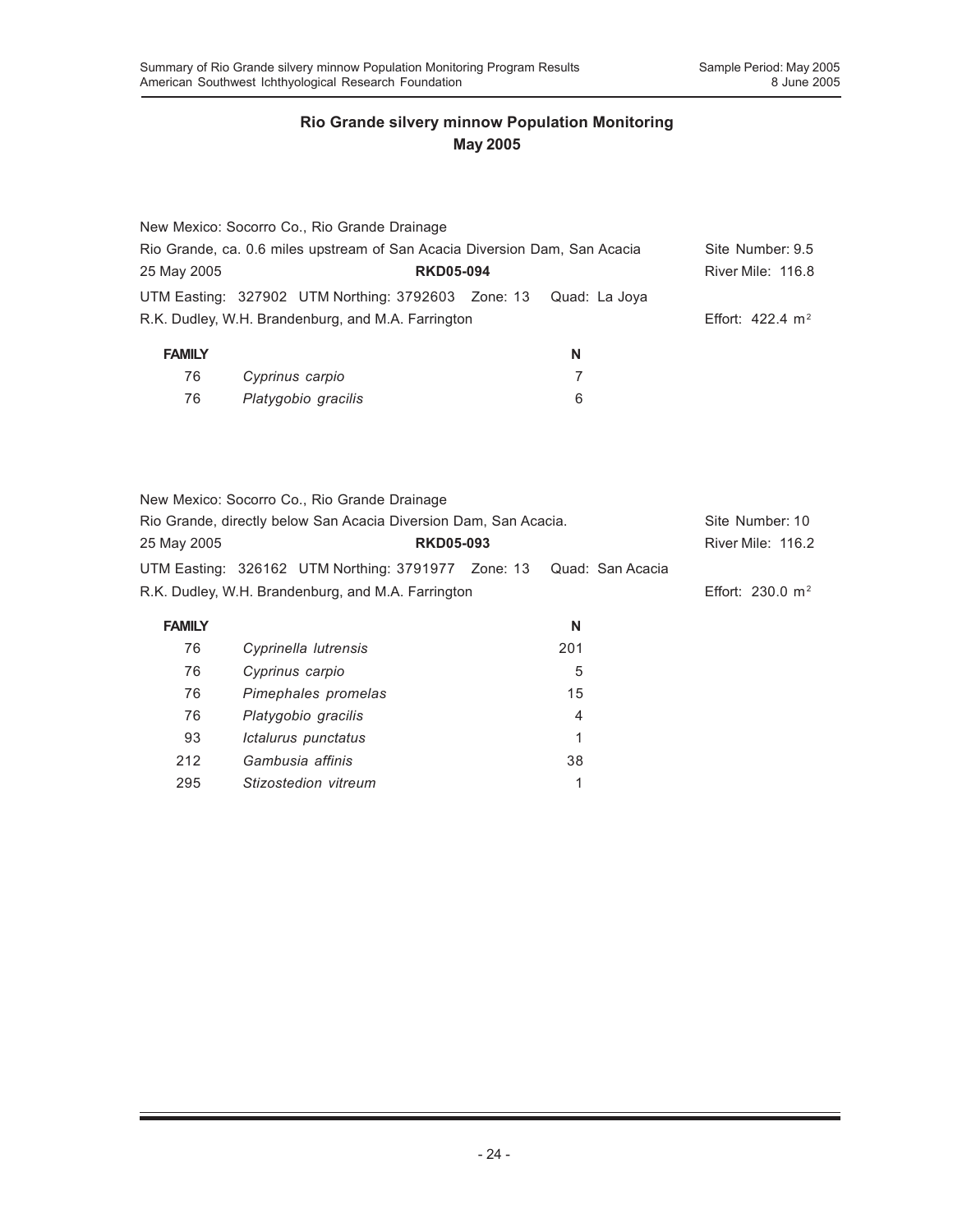|               | New Mexico: Socorro Co., Rio Grande Drainage                                  |    |                             |
|---------------|-------------------------------------------------------------------------------|----|-----------------------------|
|               | Rio Grande, ca. 1.5 miles downstream of San Acacia Diversion Dam, San Acacia. |    | Site Number: 11             |
| 24 May 2005   | <b>RKD05-092</b>                                                              |    | <b>River Mile: 114.6</b>    |
|               | UTM Easting: 325263 UTM Northing: 3790442 Zone: 13 Quad: Lemitar              |    |                             |
|               | R.K. Dudley, M.A. Farrington, and L.E. Renfro                                 |    | Effort: $341.6 \text{ m}^2$ |
| <b>FAMILY</b> |                                                                               | N  |                             |
| 76            | Cyprinella lutrensis                                                          | 34 |                             |
| 76            | Cyprinus carpio                                                               | 2  |                             |
| 76            | Pimephales promelas                                                           | 3  |                             |
| 76            | Platygobio gracilis                                                           | 44 |                             |
| 93            | Ictalurus punctatus                                                           | 1  |                             |
| 212           | Gambusia affinis                                                              | 3  |                             |

| New Mexico: Socorro Co., Rio Grande Drainage |  |
|----------------------------------------------|--|
|----------------------------------------------|--|

|               | Rio Grande, east of Socorro, 0.5 miles upstream of Socorro Low Flow Conveyance |    |  | Site Number: 12             |
|---------------|--------------------------------------------------------------------------------|----|--|-----------------------------|
|               | Channel bridge and east just upstream of Socorro Wastewater Treatment Plant,   |    |  | River Mile: 99.5            |
| 24 May 2005   | <b>RKD05-091</b>                                                               |    |  |                             |
|               | UTM Easting: 327097 UTM Northing: 3771043 Zone: 13 Quad: Loma de las Canas     |    |  |                             |
|               | R.K. Dudley, M.A. Farrington, and L.E. Renfro                                  |    |  | Effort: $521.1 \text{ m}^2$ |
| <b>FAMILY</b> |                                                                                | N  |  |                             |
| 76            | Cyprinella lutrensis                                                           | 38 |  |                             |

93 *Ictalurus punctatus* 1

|               | New Mexico: Socorro Co., Rio Grande Drainage                         |   |                            |  |
|---------------|----------------------------------------------------------------------|---|----------------------------|--|
|               | Rio Grande, ca. 4.0 miles upstream of U.S. 380 bridge crossing.      |   | Site Number: 13            |  |
| 24 May 2005   | <b>RKD05-090</b>                                                     |   | River Mile: 91.7           |  |
|               | UTM Easting: 328140 UTM Northing: 3761283 Zone: 13 Quad: San Antonio |   |                            |  |
|               | R.K. Dudley, M.A. Farrington, and L.E. Renfro                        |   | Effort: $54.9 \text{ m}^2$ |  |
| <b>FAMILY</b> |                                                                      | N |                            |  |
| 76            | Cyprinus carpio                                                      |   |                            |  |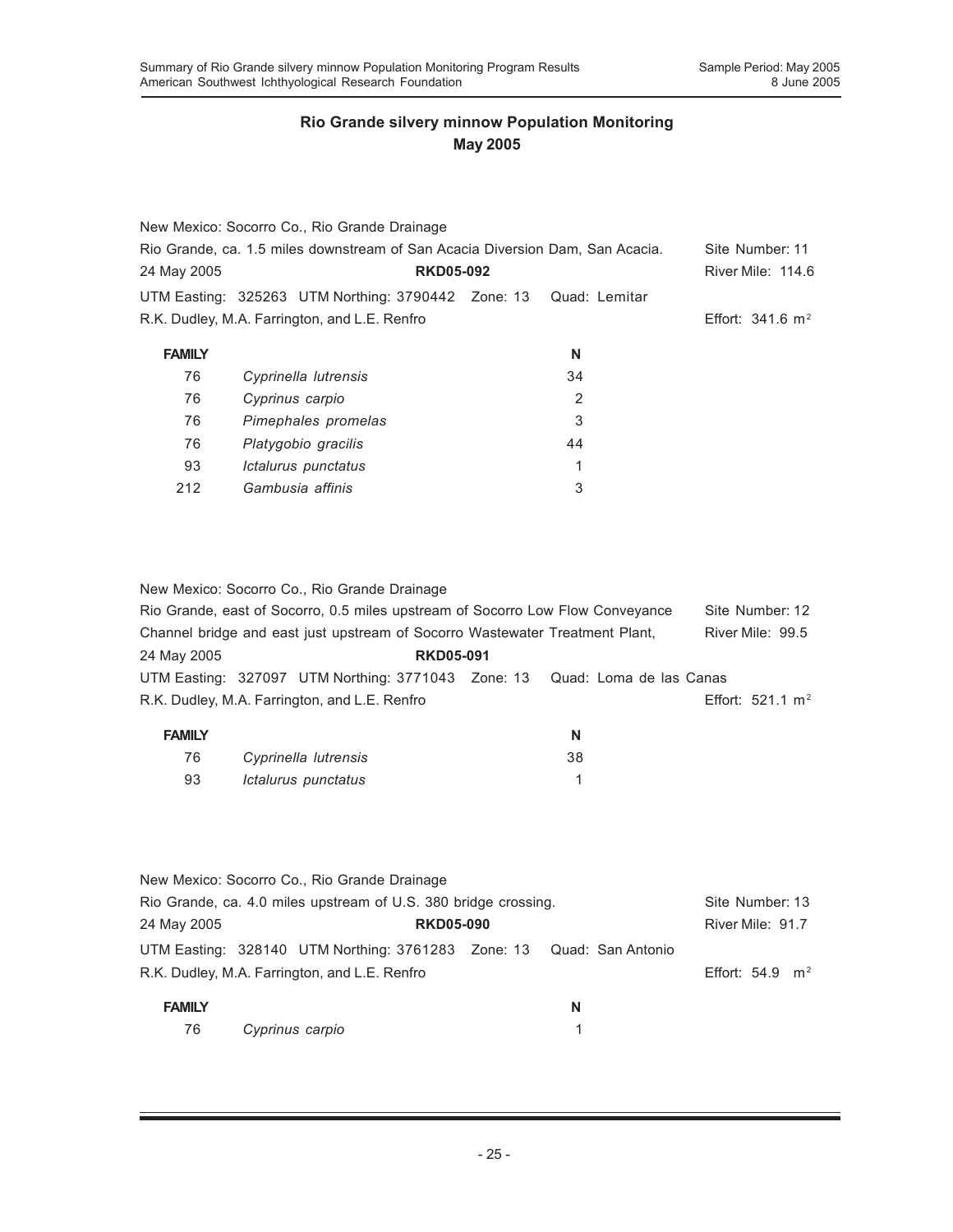|                                                         | New Mexico: Socorro Co., Rio Grande Drainage                         |  |   |                             |
|---------------------------------------------------------|----------------------------------------------------------------------|--|---|-----------------------------|
| Rio Grande, at US HWY 380 bridge crossing, San Antonio. |                                                                      |  |   | Site Number: 14             |
| 24 May 2005                                             | <b>RKD05-089</b>                                                     |  |   | River Mile: 87.1            |
|                                                         | UTM Easting: 328914 UTM Northing: 3754471 Zone: 13 Quad: San Antonio |  |   |                             |
|                                                         | R.K. Dudley, M.A. Farrington, and L.E. Renfro                        |  |   | Effort: $397.8 \text{ m}^2$ |
| <b>FAMILY</b>                                           |                                                                      |  | N |                             |
| 76                                                      | Cyprinella lutrensis                                                 |  |   |                             |

|               | New Mexico: Socorro Co., Rio Grande Drainage                                                                              |   |                    |  |
|---------------|---------------------------------------------------------------------------------------------------------------------------|---|--------------------|--|
|               | Rio Grande, directly east of Bosque del Apache National Wildlife Refuge                                                   |   | Site Number: 15    |  |
| 23 May 2005   | <b>RKD05-088</b>                                                                                                          |   | River Mile: 79.1   |  |
|               | UTM Easting: 327055 UTM Northing: 3740839 Zone: 13 Quad: San Antonio SE<br>R.K. Dudley, W.H. Brandenburg, and L.E. Renfro |   | Effort: 507.6 $m2$ |  |
| <b>FAMILY</b> |                                                                                                                           | N |                    |  |

| <u> AWILI</u> |                                    |    |  |
|---------------|------------------------------------|----|--|
| 76            | Cyprinus carpio                    | 27 |  |
| 76            | Hybognathus amarus*                |    |  |
| 76            | Pimephales promelas                |    |  |
| 81            | Carpiodes carpio                   | 3  |  |
| 212           | Gambusia affinis                   |    |  |
|               | * Hybognathus amarus by age class: |    |  |

age-0: 2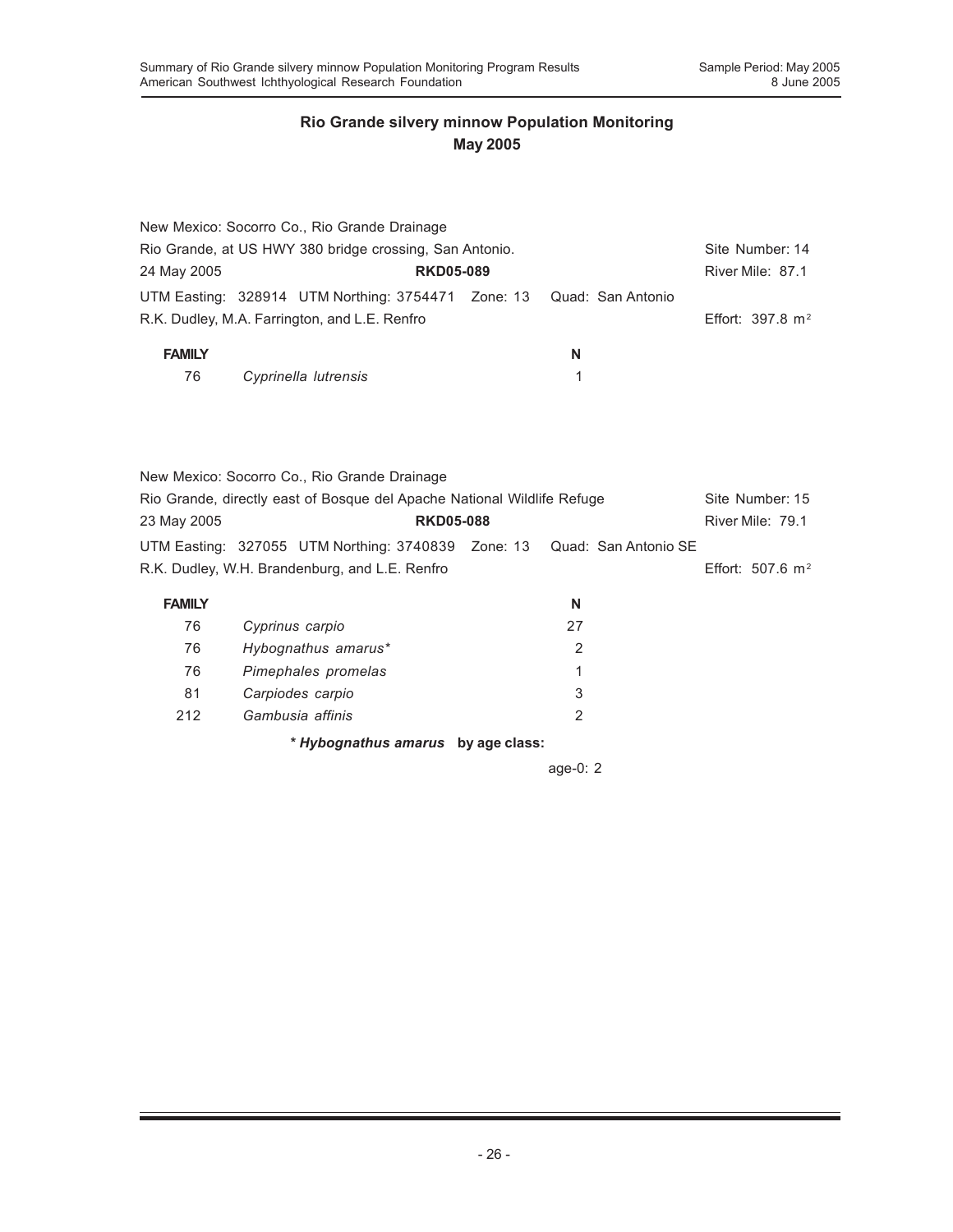|                                                          | New Mexico: Socorro Co., Rio Grande Drainage                                                                                                               |                                    |                   |                             |  |  |  |
|----------------------------------------------------------|------------------------------------------------------------------------------------------------------------------------------------------------------------|------------------------------------|-------------------|-----------------------------|--|--|--|
| Rio Grande, at San Marcial Railroad Bridge, San Marcial. | Site Number: 16                                                                                                                                            |                                    |                   |                             |  |  |  |
| 23 May 2005                                              | <b>RKD05-087</b>                                                                                                                                           |                                    |                   | River Mile: 68.6            |  |  |  |
|                                                          | UTM Easting: 315284 UTM Northing: 3728347 Zone: 13                                                                                                         |                                    | Quad: San Marcial |                             |  |  |  |
|                                                          | R.K. Dudley, W.H. Brandenburg, and L.E. Renfro                                                                                                             |                                    |                   | Effort: $427.6 \text{ m}^2$ |  |  |  |
| <b>FAMILY</b>                                            |                                                                                                                                                            |                                    | N                 |                             |  |  |  |
| 76                                                       | Cyprinus carpio                                                                                                                                            |                                    | 27                |                             |  |  |  |
| 76                                                       | Hybognathus amarus*                                                                                                                                        |                                    | 177               |                             |  |  |  |
| 81                                                       | Carpiodes carpio                                                                                                                                           |                                    | 125               |                             |  |  |  |
|                                                          | * Hybognathus amarus by age class:                                                                                                                         |                                    |                   |                             |  |  |  |
|                                                          |                                                                                                                                                            |                                    | age-0: 177        |                             |  |  |  |
|                                                          |                                                                                                                                                            |                                    |                   |                             |  |  |  |
|                                                          |                                                                                                                                                            |                                    |                   |                             |  |  |  |
|                                                          | New Mexico: Socorro Co., Rio Grande Drainage                                                                                                               |                                    |                   |                             |  |  |  |
|                                                          | Rio Grande, at (former) confluence with the Low Flow Conveyance Channel, 16.0                                                                              |                                    |                   | Site Number: 17             |  |  |  |
|                                                          | miles downstream of the southern end of Bosque del Apache National Wildlife<br>Refuge; ca. 8 miles downstream of the San Marcial Railroad Bridge crossing. |                                    |                   | River Mile: 60.5            |  |  |  |
| 23 May 2005                                              | <b>RKD05-086</b>                                                                                                                                           |                                    |                   |                             |  |  |  |
|                                                          | UTM Easting: 309487 UTM Northing: 3718178 Zone: 13                                                                                                         |                                    | Quad: Paraje Well |                             |  |  |  |
|                                                          | R.K. Dudley, W.H. Brandenburg, and L.E. Renfro                                                                                                             |                                    |                   | Effort: $315.3 \text{ m}^2$ |  |  |  |
|                                                          |                                                                                                                                                            |                                    |                   |                             |  |  |  |
| <b>FAMILY</b>                                            |                                                                                                                                                            |                                    | N                 |                             |  |  |  |
| 69                                                       | Dorosoma cepedianum                                                                                                                                        |                                    | 1                 |                             |  |  |  |
| 76                                                       | Cyprinella lutrensis                                                                                                                                       |                                    | 168               |                             |  |  |  |
| 76                                                       | Cyprinus carpio                                                                                                                                            |                                    | 2                 |                             |  |  |  |
| 76                                                       | Hybognathus amarus*                                                                                                                                        |                                    | 1                 |                             |  |  |  |
| 76                                                       | Platygobio gracilis                                                                                                                                        |                                    | 4                 |                             |  |  |  |
| 81                                                       | Carpiodes carpio                                                                                                                                           |                                    | 16                |                             |  |  |  |
|                                                          |                                                                                                                                                            | * Hybognathus amarus by age class: |                   |                             |  |  |  |

age-0: 1